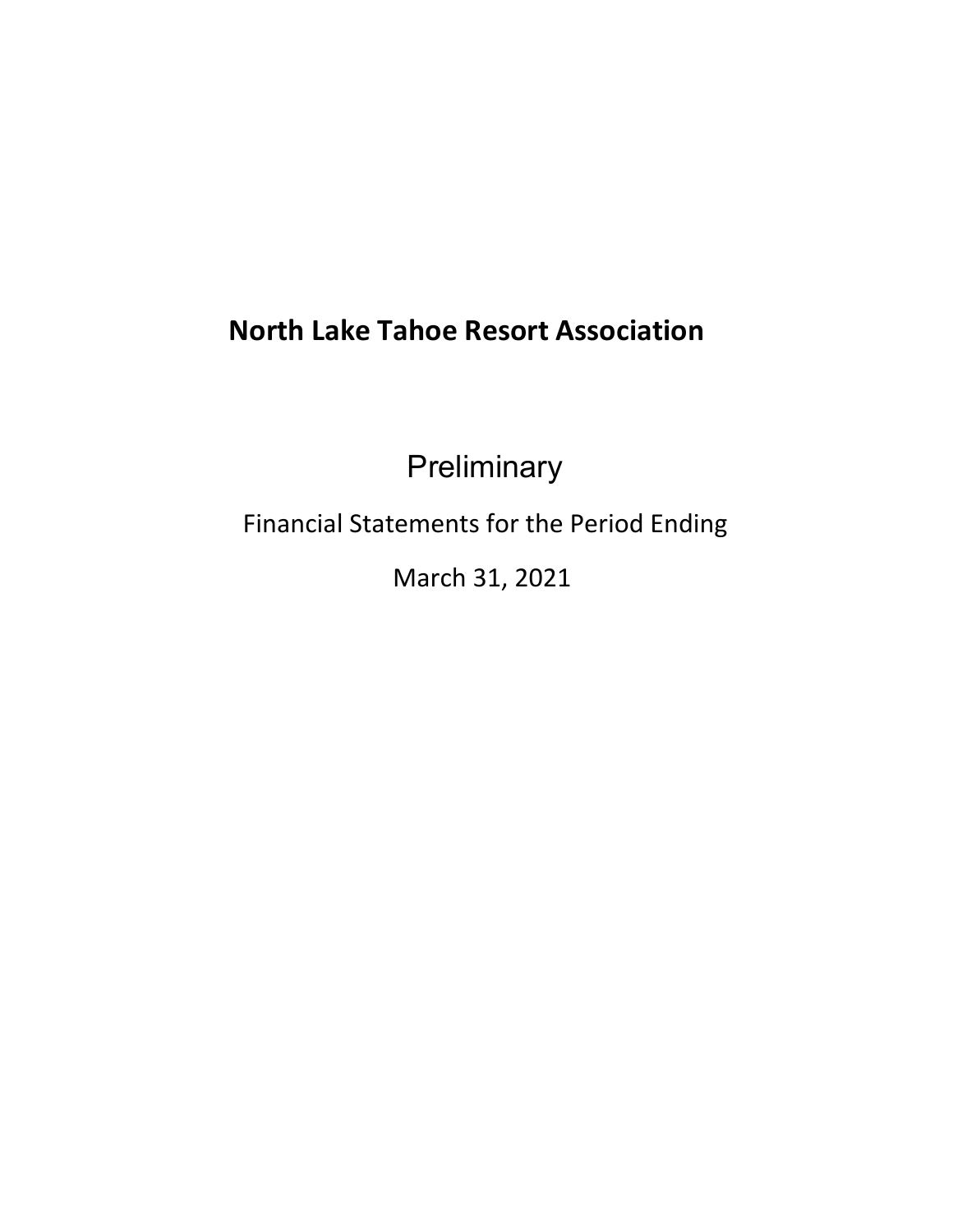## North Lake Tahoe Resort Association Balance Sheet Accrual Basis **As of March 31, 2021**

Mar 31, 21 Mar 31, 20 \$ Change % Change ASSETS Current Assets Checking/Savings 1001-00 · Petty Cash 158 158 0 0% 1003-00 · Cash - Operations BOTW #6712 1,796,102 598,954 1,197,148 200%<br>1007-00 · Cash - Payroll BOTW #7421 6,259 2,949 3,311 12% 1007-00 · Cash - Payroll BOTW #7421 6,259 2,949 3,311 1008-00 · Marketing Reserve - Plumas 50,347 50,300 47 0% 1009-00 · Cash Flow Reserve - Plumas 1071-00 · Payroll Reserves BOTW #8163 29,582 29,582 0 0% 1080-00 · Special Events BOTW #1626 51,333 98,395 (47,062) (48)% 10950 · Cash in Drawer 139 · 2012 · 2023 · 2024 · 2024 · 2034 · 2035 · 2039 · 2030 · 2030 · 2030 · 2030 · 2030 · 2030 · 2030 · 2030 · 2030 · 2030 · 2030 · 2030 · 2030 · 2030 · 2030 · 2030 · 2030 · 2030 · 2030 · 2030 · 2030 Total Checking/Savings **2,034,865** 881,278 1,153,587 1,153,587 131% Accounts Receivable 1200-00 · Quickbooks Accounts Receivable 3,500 50,212 (46,712) (93)% 1290-00 · A/R - TOT 292,229 230,261 61,969 27% Total Accounts Receivable 295,729 280,472 15,257 5% Other Current Assets 1200-99 · AR Other 2,085 2,085 726 1,359 187% 1201-00 · Member Accounts Receivable 1201-01 · Member AR - Member Dues 91,465 72,450 19,015 26% 1201-03 · Member AR - Other 1,205 1,205 2,100 (895) Total 1201-00 · Member Accounts Receivable **92,670** 74,550 18,120 24% 1201-02 · Allowance for Doubtful Accounts (53,561) (2,775) (50,786) (1,830)% 12100 · Inventory Asset 25300 · Gift Cards Outstanding 18 18 0 0% 12100 · Inventory Asset - Other 20,946 22,880 (1,934) (9)% Total 12100 · Inventory Asset 20,963 22,897 (1,934) (9)% 1299 · Receivable from NLTMC **11,636** 11,636 0 11,636 100% 1490-00 · Security Deposits **1,150** 1,150 **1,150** 1,150 0% **0** 0% Total Other Current Assets **74,944** 96,549 (21,604) (22)% Total Current Assets 6 1,147,240 1,147,240 1,147,240 1,147,240 1,147,240 1,147,240 1,147,240 1 91% Fixed Assets 1700-00 · Furniture & Fixtures 45,289 45,289 0 0% 1701-00 · Accum. Depr. - Furn & Fix 1740-00 · Computer Equipment 11,013 4,270 6,743 158% 1741-00 · Accum. Depr. - Computer Equip 1750-00 · Computer Software 20,493 20,493 0 0% 1751-00 · Accum. Amort. - Software (20,493) (20,147) (346) (2)% 1770-00 · Leasehold Improvements 1771-00 · Accum. Amort - Leasehold Impr (24,284) (24,284) 0 0% **Total Fixed Assets** 8,285% **8,249** 346 7,903 2,285% Other Assets 1400-00 · Prepaid Expenses 1410-00 · Prepaid Insurance 269 11,946 (11,677) (98)% 1430-00 · Prepaid 1st Class Postage 100 100 0 0% 1400-00 · Prepaid Expenses - Other Total 1400-00 · Prepaid Expenses 2,217 15,037 (10,820) (72)% Total Other Assets **15,037** (10,820) **(72)%** (72) TOTAL ASSETS 2,418,005 1,273,682 1,144,323 90%

LIABILITIES & EQUITY Liabilities

> Current Liabilities Accounts Payable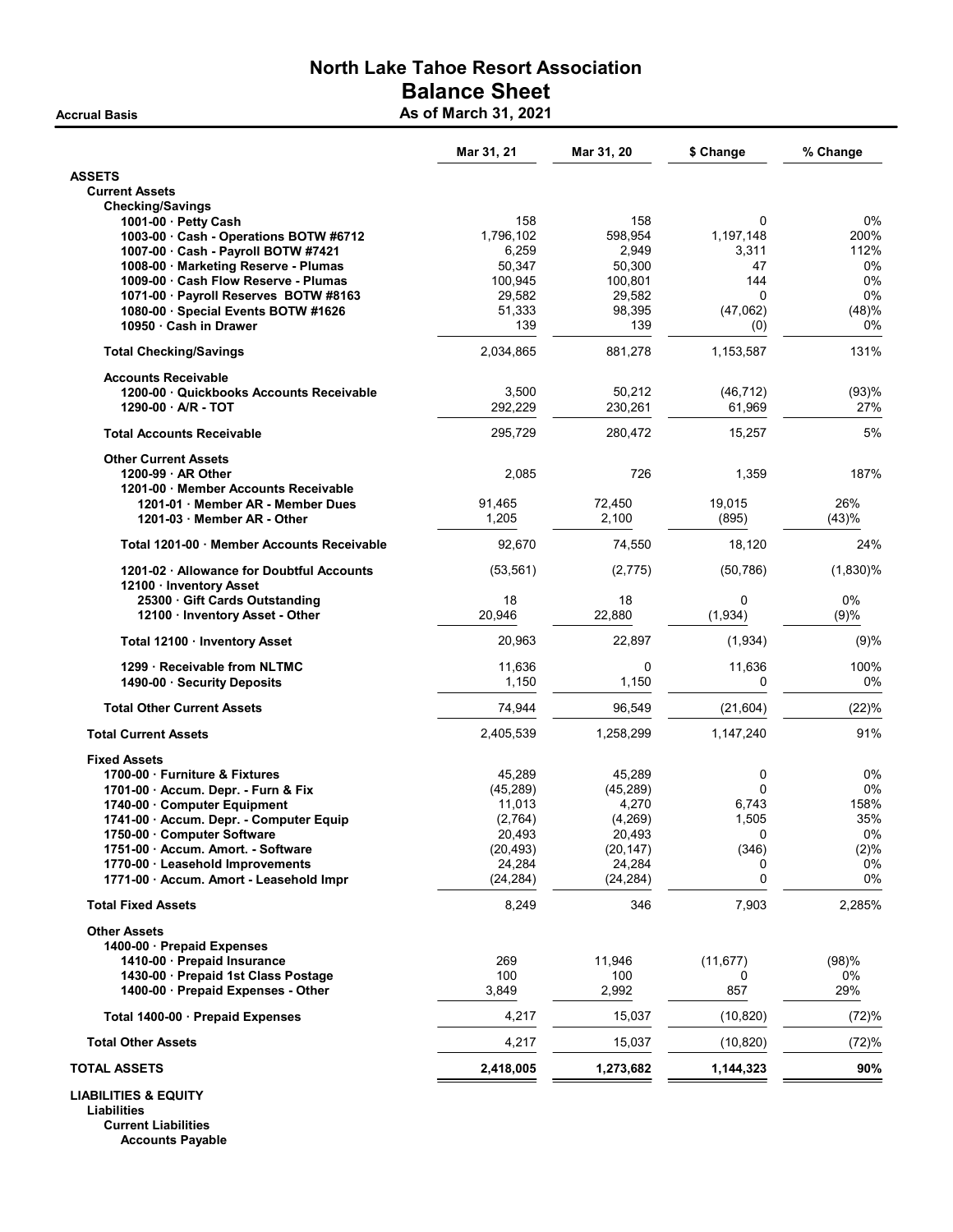## North Lake Tahoe Resort Association Balance Sheet Accrual Basis **Accrual Basis** As of March 31, 2021

|                                               | Mar 31, 21 | Mar 31, 20 | \$ Change | % Change |
|-----------------------------------------------|------------|------------|-----------|----------|
| 2000-00 · Accounts Payable                    | 34,387     | 41,558     | (7, 172)  | (17)%    |
| <b>Total Accounts Payable</b>                 | 34,387     | 41,558     | (7, 172)  | (17)%    |
| <b>Other Current Liabilities</b>              |            |            |           |          |
| 21000 · Salaries/Wages/Payroll Liabilit       |            |            |           |          |
| 2100-00 · Salaries / Wages Payable            | 16,640     | 15,983     | 657       | 4%       |
| 2101-00 · Incentive Payable                   | 85.087     | 49,860     | 35,228    | 71%      |
| 2102-00 Commissions Payable                   | 30         | 7,286      | (7, 257)  | (100)%   |
| 2120-00 · Empl. Federal Tax Payable           | 7,651      | 7,204      | 447       | 6%       |
| 2175-00 · 401 (k) Plan                        | 4,422      | 2,299      | 2,123     | 92%      |
| 2180-00 · Estimated PTO Liability             | 54,845     | 36,333     | 18,512    | 51%      |
| Total 21000 · Salaries/Wages/Payroll Liabilit | 168,674    | 118,965    | 49,709    | 42%      |
| 2190-00 Sales and Use Tax Payable             |            |            |           |          |
| 2195-00 · Use Tax Payable                     | $\Omega$   | 10         | (10)      | (100)%   |
| 25500 *Sales Tax Payable                      | 862        | 1,035      | (173)     | (17)%    |
| Total 2190-00 · Sales and Use Tax Payable     | 862        | 1,045      | (183)     | (18)%    |
| 2300-00 · Marketing Cooperative Liabili       | 0          | 8,910      | (8,910)   | (100)%   |
| 2400-11 Deferred Revenue - Marketing          | $\Omega$   | 37,000     | (37,000)  | (100)%   |
| 2400-60 · Deferred Revenue- Member Dues       | 80,233     | 81,245     | (1,012)   | (1)%     |
| 2500-00 Deferred Revenue - TMBC               | 1,290      | 1,290      | (0)       | 0%       |
| 2650-00 Deferred Rev - Events                 | 0          | 2,255      | (2, 255)  | (100)%   |
| 2700-00 · Deferred Rev. County                | 525,305    | 350,305    | 175,000   | 50%      |
| 2900-00 · Due To/From County of Placer        | 384,939    | 19,871     | 365,068   | 1,837%   |
| <b>Total Other Current Liabilities</b>        | 1,161,303  | 620,886    | 540,417   | 87%      |
| <b>Total Current Liabilities</b>              | 1,195,690  | 662,445    | 533,245   | 81%      |
| <b>Total Liabilities</b>                      | 1,195,690  | 662,445    | 533,245   | 81%      |
| Equity                                        |            |            |           |          |
| 32000 Unrestricted Net Assets                 | (10, 145)  | (17,007)   | 6,862     | 40%      |
| 3300-11 Designated Marketing Reserve          | 324,590    | 308,202    | 16,388    | 5%       |
| 3301 Cash Flow Reserve                        | 100,248    | 100,248    | 0         | 0%       |
| 3302 Marketing Cash Reserve                   | 50,018     | 50,018     | 0         | 0%       |
| <b>Net Income</b>                             | 757,604    | 169,776    | 587,828   | 346%     |
| <b>Total Equity</b>                           | 1,222,315  | 611,237    | 611,078   | 100%     |
| TOTAL LIABILITIES & EQUITY                    | 2,418,005  | 1,273,682  | 1,144,323 | 90%      |
|                                               |            |            |           |          |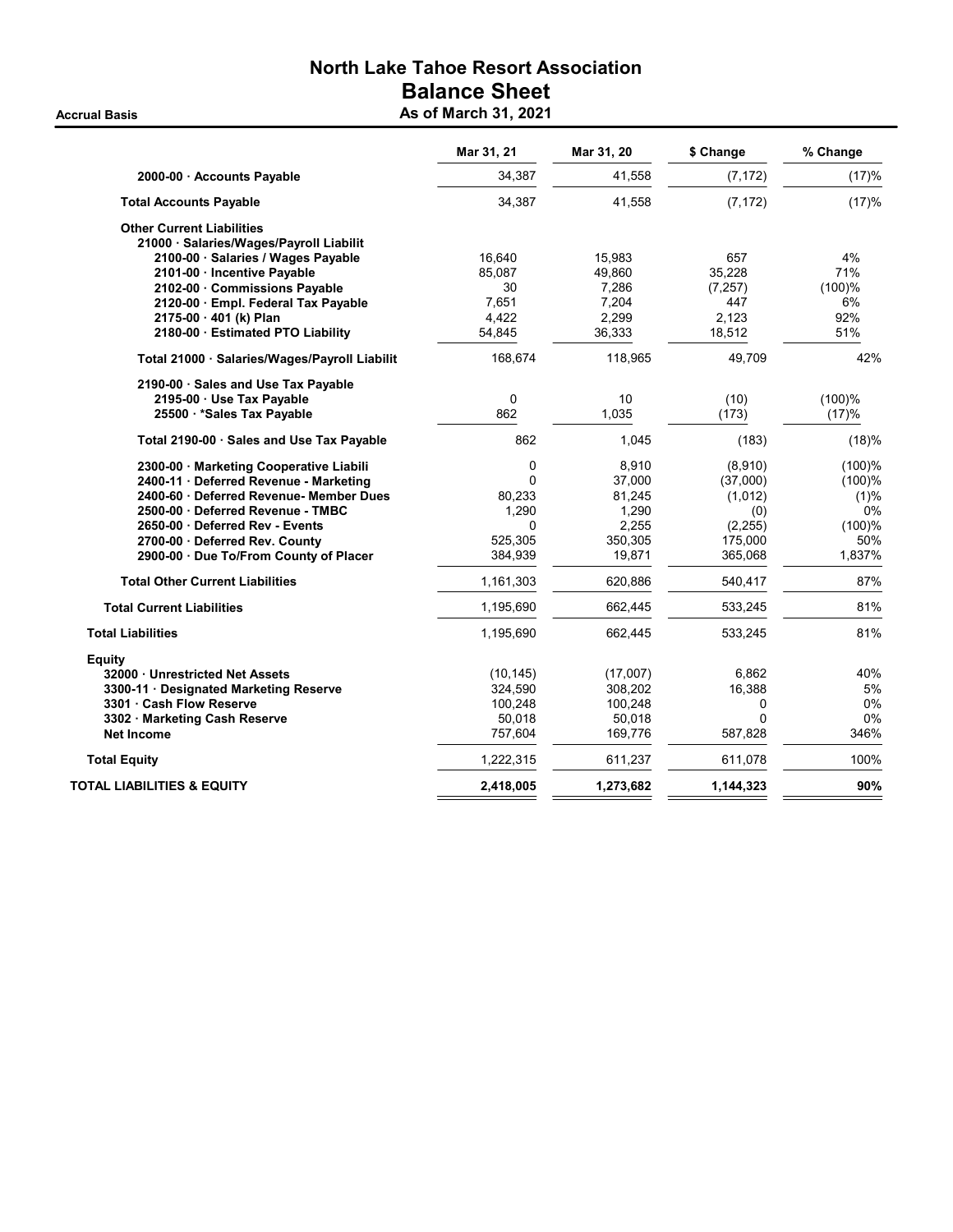| <b>Mar 21</b><br><b>Budget</b><br>\$ Over Budget<br>Jul '20 - Mar<br><b>YTD Budget</b><br>\$ Over Budget<br>Annual Bud<br><b>Ordinary Income/Expense</b><br>Income<br>4050-00 County of Placer TOT Funding<br>288,229<br>359,229<br>(71,000)<br>2,549,282<br>2,837,333<br>(288, 051)<br>4,043,867<br>11,591<br>10,434<br>4200-00 · Membership Dues Revenue<br>10,417<br>1,175<br>104,184<br>93,750<br>125,000<br>4250-00 · Revenues-Membership Activities<br>4250-01 · Community Awards<br>$\mathbf 0$<br>0<br>0<br>0<br>0<br>4250-04 · Silent Auction<br>0<br>19,000<br>0<br>0<br>0<br>0<br>0<br>0<br>19,000<br>4250-05 · Sponsorships<br>4250-01 · Community Awards - Other<br>0<br>0<br>0<br>0<br>0<br>0<br>20,000<br>$\mathbf 0$<br>$\mathbf 0$<br>0<br>$\mathbf 0$<br>$\mathbf 0$<br>$\mathbf 0$<br>Total 4250-01 · Community Awards<br>58,000<br>0<br>1,500<br>4250-02 · Chamber Events<br>(1,500)<br>0<br>4,500<br>(4,500)<br>6,000<br>$\mathbf 0$<br>$\mathbf 0$<br>4250-03 · Summer/Winter Rec Luncheon<br>$\mathbf 0$<br>1,500<br>(1,500)<br>2,500<br>0<br>4251-00 · Tues AM Breakfast Club<br>200<br>300<br>1,200<br>2,000<br>500<br>500<br>(700)<br>4251-01 · Tues AM Breakfast Club Sponsors<br>4251-00 · Tues AM Breakfast Club - Other<br>$\mathbf 0$<br>550<br>0<br>(550)<br>2,350<br>4,000<br>(2,350)<br>Total 4251-00 · Tues AM Breakfast Club<br>500<br>500<br>750<br>(250)<br>3,550<br>(3,050)<br>6,000<br>2,320<br>0<br>2,320<br>5,490<br>$\mathbf 0$<br>4250-00 · Revenues-Membership Activities - Other<br>5,490<br>2,820<br>2,250<br>570<br>5,990<br>9,550<br>72,500<br>Total 4250-00 · Revenues-Membership Activities<br>(3,560)<br>$\Omega$<br>1,000<br>4253-00 · Revenue-Other<br>500<br>(500)<br>1,525<br>525<br>2,500<br>46000 · Merchandise Sales<br>170<br>0<br>170<br>1,983<br>$\mathbf 0$<br>1,983<br>4502-00 · Non-Retail VIC income<br>4504-00 · Retail Revenue - Other<br>0<br>$\Omega$<br>560<br>560<br>0<br>O<br>5,000<br>68,097<br>85,000<br>46000 · Merchandise Sales - Other<br>4,908<br>(92)<br>59,500<br>8,597<br>5,000<br>78<br>85,000<br>Total 46000 · Merchandise Sales<br>5,078<br>70,640<br>59,500<br>11,140<br>4720-00 · Miscellaneous<br>2,279<br>0<br>2,279<br>10,278<br>0<br>10,278<br>309,998<br>4,328,867<br><b>Total Income</b><br>377,396<br>(67, 398)<br>2,741,899<br>3,001,133<br>(259, 234)<br><b>Gross Profit</b><br>309,998<br>377,396<br>(67, 398)<br>2,741,899<br>3,001,133<br>(259, 234)<br>4,328,867<br><b>Expense</b><br>5000-00 · Salaries & Wages<br>2,106<br>2,106<br>5010-00 · Sales Commissions<br>0<br>0<br>$\mathbf 0$<br>0<br>7,049<br>54,832<br>63,440<br>6,144<br>(905)<br>(8,607)<br>84,586<br>5020-00 $\cdot$ P/R - Tax Expense<br>11,750<br>90,866<br>105,750<br>5030-00 · P/R - Health Insurance Expense<br>9,207<br>(2, 543)<br>(14, 884)<br>141,000<br>973<br>1,128<br>8,494<br>10,149<br>(1,655)<br>13,532<br>5040-00 · P/R - Workmans Comp<br>(155)<br>29,775<br>5060-00 $\cdot$ 401 (k)<br>1,739<br>3,308<br>(1, 569)<br>16,614<br>(13, 161)<br>39,700<br>428<br>3,366<br>5,135<br>5070-00 Other Benefits and Expenses<br>562<br>134<br>3,851<br>(485)<br>753,392<br>5000-00 · Salaries & Wages - Other<br>93,403<br>94,593<br>(1, 191)<br>851,341<br>1,135,121<br>(97, 949)<br>112,028<br>1,419,074<br>Total 5000-00 · Salaries & Wages<br>118,256<br>(6, 228)<br>929,669<br>1,064,306<br>(134, 636)<br>$5100-00 \cdot$ Rent<br>902<br>957<br>7,938<br>(54)<br>8,765<br>(827)<br>11,655<br>$5110-00 \cdot$ Utilities<br>1,282<br>888<br>393<br>5,877<br>7,995<br>10,660<br>5140-00 · Repairs & Maintenance<br>(2, 118)<br>5,275<br>12,700<br>5150-00 · Office - Cleaning<br>600<br>1,058<br>(458)<br>9,525<br>(4,250)<br>5100-00 · Rent - Other<br>13,365<br>12,819<br>546<br>120,119<br>114,342<br>5,777<br>152,798<br>427<br>Total 5100-00 · Rent<br>16,149<br>15,722<br>139,210<br>140,627<br>(1, 417)<br>187,813<br>5310-00 · Telephone<br>1,924<br>23,088<br>5320-00 · Telephone<br>3,810<br>1,886<br>21,672<br>17,316<br>4,357<br>3,810<br>1,924<br>1,886<br>21,672<br>17,316<br>4,357<br>23,088<br>Total 5310-00 · Telephone<br>200<br>127<br>73<br>1,140<br>(309)<br>5420-00 · Mail - USPS<br>831<br>1,520<br>269<br>(1, 423)<br>20,300<br>1,692<br>8,815<br>15,225<br>(6, 411)<br>5510-00 · Insurance/Bonding<br>$5520-00 \cdot$ Supplies<br>287<br>7,221<br>3,440<br>5525-00 · Supplies- Computer<br>1,377<br>1,090<br>2,580<br>4,641<br>5520-00 · Supplies - Other<br>7,598<br>18,525<br>68,381<br>91,174<br>4,611<br>(2,987)<br>(49, 856)<br>5,987<br>7,885<br>25,745<br>70,961<br>94,614<br>Total 5520-00 · Supplies<br>(1,897)<br>(45, 215)<br>153<br>0<br>153<br>917<br>0<br>917 | <b>Accrual Basis</b> |
|---------------------------------------------------------------------------------------------------------------------------------------------------------------------------------------------------------------------------------------------------------------------------------------------------------------------------------------------------------------------------------------------------------------------------------------------------------------------------------------------------------------------------------------------------------------------------------------------------------------------------------------------------------------------------------------------------------------------------------------------------------------------------------------------------------------------------------------------------------------------------------------------------------------------------------------------------------------------------------------------------------------------------------------------------------------------------------------------------------------------------------------------------------------------------------------------------------------------------------------------------------------------------------------------------------------------------------------------------------------------------------------------------------------------------------------------------------------------------------------------------------------------------------------------------------------------------------------------------------------------------------------------------------------------------------------------------------------------------------------------------------------------------------------------------------------------------------------------------------------------------------------------------------------------------------------------------------------------------------------------------------------------------------------------------------------------------------------------------------------------------------------------------------------------------------------------------------------------------------------------------------------------------------------------------------------------------------------------------------------------------------------------------------------------------------------------------------------------------------------------------------------------------------------------------------------------------------------------------------------------------------------------------------------------------------------------------------------------------------------------------------------------------------------------------------------------------------------------------------------------------------------------------------------------------------------------------------------------------------------------------------------------------------------------------------------------------------------------------------------------------------------------------------------------------------------------------------------------------------------------------------------------------------------------------------------------------------------------------------------------------------------------------------------------------------------------------------------------------------------------------------------------------------------------------------------------------------------------------------------------------------------------------------------------------------------------------------------------------------------------------------------------------------------------------------------------------------------------------------------------------------------------------------------------------------------------------------------------------------------------------------------------------------------------------------------------------------------------------------------------------------------------------------------------------------------------------------------------------------------------------------------------------------------------------------------------------------------------------------------------------------------------------------------------------------------------------------------------------------------------------------------------------------------------------------------------------------------------------------------------------------------------------------------------------------------|----------------------|
|                                                                                                                                                                                                                                                                                                                                                                                                                                                                                                                                                                                                                                                                                                                                                                                                                                                                                                                                                                                                                                                                                                                                                                                                                                                                                                                                                                                                                                                                                                                                                                                                                                                                                                                                                                                                                                                                                                                                                                                                                                                                                                                                                                                                                                                                                                                                                                                                                                                                                                                                                                                                                                                                                                                                                                                                                                                                                                                                                                                                                                                                                                                                                                                                                                                                                                                                                                                                                                                                                                                                                                                                                                                                                                                                                                                                                                                                                                                                                                                                                                                                                                                                                                                                                                                                                                                                                                                                                                                                                                                                                                                                                                                                                       |                      |
|                                                                                                                                                                                                                                                                                                                                                                                                                                                                                                                                                                                                                                                                                                                                                                                                                                                                                                                                                                                                                                                                                                                                                                                                                                                                                                                                                                                                                                                                                                                                                                                                                                                                                                                                                                                                                                                                                                                                                                                                                                                                                                                                                                                                                                                                                                                                                                                                                                                                                                                                                                                                                                                                                                                                                                                                                                                                                                                                                                                                                                                                                                                                                                                                                                                                                                                                                                                                                                                                                                                                                                                                                                                                                                                                                                                                                                                                                                                                                                                                                                                                                                                                                                                                                                                                                                                                                                                                                                                                                                                                                                                                                                                                                       |                      |
|                                                                                                                                                                                                                                                                                                                                                                                                                                                                                                                                                                                                                                                                                                                                                                                                                                                                                                                                                                                                                                                                                                                                                                                                                                                                                                                                                                                                                                                                                                                                                                                                                                                                                                                                                                                                                                                                                                                                                                                                                                                                                                                                                                                                                                                                                                                                                                                                                                                                                                                                                                                                                                                                                                                                                                                                                                                                                                                                                                                                                                                                                                                                                                                                                                                                                                                                                                                                                                                                                                                                                                                                                                                                                                                                                                                                                                                                                                                                                                                                                                                                                                                                                                                                                                                                                                                                                                                                                                                                                                                                                                                                                                                                                       |                      |
|                                                                                                                                                                                                                                                                                                                                                                                                                                                                                                                                                                                                                                                                                                                                                                                                                                                                                                                                                                                                                                                                                                                                                                                                                                                                                                                                                                                                                                                                                                                                                                                                                                                                                                                                                                                                                                                                                                                                                                                                                                                                                                                                                                                                                                                                                                                                                                                                                                                                                                                                                                                                                                                                                                                                                                                                                                                                                                                                                                                                                                                                                                                                                                                                                                                                                                                                                                                                                                                                                                                                                                                                                                                                                                                                                                                                                                                                                                                                                                                                                                                                                                                                                                                                                                                                                                                                                                                                                                                                                                                                                                                                                                                                                       |                      |
|                                                                                                                                                                                                                                                                                                                                                                                                                                                                                                                                                                                                                                                                                                                                                                                                                                                                                                                                                                                                                                                                                                                                                                                                                                                                                                                                                                                                                                                                                                                                                                                                                                                                                                                                                                                                                                                                                                                                                                                                                                                                                                                                                                                                                                                                                                                                                                                                                                                                                                                                                                                                                                                                                                                                                                                                                                                                                                                                                                                                                                                                                                                                                                                                                                                                                                                                                                                                                                                                                                                                                                                                                                                                                                                                                                                                                                                                                                                                                                                                                                                                                                                                                                                                                                                                                                                                                                                                                                                                                                                                                                                                                                                                                       |                      |
|                                                                                                                                                                                                                                                                                                                                                                                                                                                                                                                                                                                                                                                                                                                                                                                                                                                                                                                                                                                                                                                                                                                                                                                                                                                                                                                                                                                                                                                                                                                                                                                                                                                                                                                                                                                                                                                                                                                                                                                                                                                                                                                                                                                                                                                                                                                                                                                                                                                                                                                                                                                                                                                                                                                                                                                                                                                                                                                                                                                                                                                                                                                                                                                                                                                                                                                                                                                                                                                                                                                                                                                                                                                                                                                                                                                                                                                                                                                                                                                                                                                                                                                                                                                                                                                                                                                                                                                                                                                                                                                                                                                                                                                                                       |                      |
|                                                                                                                                                                                                                                                                                                                                                                                                                                                                                                                                                                                                                                                                                                                                                                                                                                                                                                                                                                                                                                                                                                                                                                                                                                                                                                                                                                                                                                                                                                                                                                                                                                                                                                                                                                                                                                                                                                                                                                                                                                                                                                                                                                                                                                                                                                                                                                                                                                                                                                                                                                                                                                                                                                                                                                                                                                                                                                                                                                                                                                                                                                                                                                                                                                                                                                                                                                                                                                                                                                                                                                                                                                                                                                                                                                                                                                                                                                                                                                                                                                                                                                                                                                                                                                                                                                                                                                                                                                                                                                                                                                                                                                                                                       |                      |
|                                                                                                                                                                                                                                                                                                                                                                                                                                                                                                                                                                                                                                                                                                                                                                                                                                                                                                                                                                                                                                                                                                                                                                                                                                                                                                                                                                                                                                                                                                                                                                                                                                                                                                                                                                                                                                                                                                                                                                                                                                                                                                                                                                                                                                                                                                                                                                                                                                                                                                                                                                                                                                                                                                                                                                                                                                                                                                                                                                                                                                                                                                                                                                                                                                                                                                                                                                                                                                                                                                                                                                                                                                                                                                                                                                                                                                                                                                                                                                                                                                                                                                                                                                                                                                                                                                                                                                                                                                                                                                                                                                                                                                                                                       |                      |
|                                                                                                                                                                                                                                                                                                                                                                                                                                                                                                                                                                                                                                                                                                                                                                                                                                                                                                                                                                                                                                                                                                                                                                                                                                                                                                                                                                                                                                                                                                                                                                                                                                                                                                                                                                                                                                                                                                                                                                                                                                                                                                                                                                                                                                                                                                                                                                                                                                                                                                                                                                                                                                                                                                                                                                                                                                                                                                                                                                                                                                                                                                                                                                                                                                                                                                                                                                                                                                                                                                                                                                                                                                                                                                                                                                                                                                                                                                                                                                                                                                                                                                                                                                                                                                                                                                                                                                                                                                                                                                                                                                                                                                                                                       |                      |
|                                                                                                                                                                                                                                                                                                                                                                                                                                                                                                                                                                                                                                                                                                                                                                                                                                                                                                                                                                                                                                                                                                                                                                                                                                                                                                                                                                                                                                                                                                                                                                                                                                                                                                                                                                                                                                                                                                                                                                                                                                                                                                                                                                                                                                                                                                                                                                                                                                                                                                                                                                                                                                                                                                                                                                                                                                                                                                                                                                                                                                                                                                                                                                                                                                                                                                                                                                                                                                                                                                                                                                                                                                                                                                                                                                                                                                                                                                                                                                                                                                                                                                                                                                                                                                                                                                                                                                                                                                                                                                                                                                                                                                                                                       |                      |
|                                                                                                                                                                                                                                                                                                                                                                                                                                                                                                                                                                                                                                                                                                                                                                                                                                                                                                                                                                                                                                                                                                                                                                                                                                                                                                                                                                                                                                                                                                                                                                                                                                                                                                                                                                                                                                                                                                                                                                                                                                                                                                                                                                                                                                                                                                                                                                                                                                                                                                                                                                                                                                                                                                                                                                                                                                                                                                                                                                                                                                                                                                                                                                                                                                                                                                                                                                                                                                                                                                                                                                                                                                                                                                                                                                                                                                                                                                                                                                                                                                                                                                                                                                                                                                                                                                                                                                                                                                                                                                                                                                                                                                                                                       |                      |
|                                                                                                                                                                                                                                                                                                                                                                                                                                                                                                                                                                                                                                                                                                                                                                                                                                                                                                                                                                                                                                                                                                                                                                                                                                                                                                                                                                                                                                                                                                                                                                                                                                                                                                                                                                                                                                                                                                                                                                                                                                                                                                                                                                                                                                                                                                                                                                                                                                                                                                                                                                                                                                                                                                                                                                                                                                                                                                                                                                                                                                                                                                                                                                                                                                                                                                                                                                                                                                                                                                                                                                                                                                                                                                                                                                                                                                                                                                                                                                                                                                                                                                                                                                                                                                                                                                                                                                                                                                                                                                                                                                                                                                                                                       |                      |
|                                                                                                                                                                                                                                                                                                                                                                                                                                                                                                                                                                                                                                                                                                                                                                                                                                                                                                                                                                                                                                                                                                                                                                                                                                                                                                                                                                                                                                                                                                                                                                                                                                                                                                                                                                                                                                                                                                                                                                                                                                                                                                                                                                                                                                                                                                                                                                                                                                                                                                                                                                                                                                                                                                                                                                                                                                                                                                                                                                                                                                                                                                                                                                                                                                                                                                                                                                                                                                                                                                                                                                                                                                                                                                                                                                                                                                                                                                                                                                                                                                                                                                                                                                                                                                                                                                                                                                                                                                                                                                                                                                                                                                                                                       |                      |
|                                                                                                                                                                                                                                                                                                                                                                                                                                                                                                                                                                                                                                                                                                                                                                                                                                                                                                                                                                                                                                                                                                                                                                                                                                                                                                                                                                                                                                                                                                                                                                                                                                                                                                                                                                                                                                                                                                                                                                                                                                                                                                                                                                                                                                                                                                                                                                                                                                                                                                                                                                                                                                                                                                                                                                                                                                                                                                                                                                                                                                                                                                                                                                                                                                                                                                                                                                                                                                                                                                                                                                                                                                                                                                                                                                                                                                                                                                                                                                                                                                                                                                                                                                                                                                                                                                                                                                                                                                                                                                                                                                                                                                                                                       |                      |
|                                                                                                                                                                                                                                                                                                                                                                                                                                                                                                                                                                                                                                                                                                                                                                                                                                                                                                                                                                                                                                                                                                                                                                                                                                                                                                                                                                                                                                                                                                                                                                                                                                                                                                                                                                                                                                                                                                                                                                                                                                                                                                                                                                                                                                                                                                                                                                                                                                                                                                                                                                                                                                                                                                                                                                                                                                                                                                                                                                                                                                                                                                                                                                                                                                                                                                                                                                                                                                                                                                                                                                                                                                                                                                                                                                                                                                                                                                                                                                                                                                                                                                                                                                                                                                                                                                                                                                                                                                                                                                                                                                                                                                                                                       |                      |
|                                                                                                                                                                                                                                                                                                                                                                                                                                                                                                                                                                                                                                                                                                                                                                                                                                                                                                                                                                                                                                                                                                                                                                                                                                                                                                                                                                                                                                                                                                                                                                                                                                                                                                                                                                                                                                                                                                                                                                                                                                                                                                                                                                                                                                                                                                                                                                                                                                                                                                                                                                                                                                                                                                                                                                                                                                                                                                                                                                                                                                                                                                                                                                                                                                                                                                                                                                                                                                                                                                                                                                                                                                                                                                                                                                                                                                                                                                                                                                                                                                                                                                                                                                                                                                                                                                                                                                                                                                                                                                                                                                                                                                                                                       |                      |
|                                                                                                                                                                                                                                                                                                                                                                                                                                                                                                                                                                                                                                                                                                                                                                                                                                                                                                                                                                                                                                                                                                                                                                                                                                                                                                                                                                                                                                                                                                                                                                                                                                                                                                                                                                                                                                                                                                                                                                                                                                                                                                                                                                                                                                                                                                                                                                                                                                                                                                                                                                                                                                                                                                                                                                                                                                                                                                                                                                                                                                                                                                                                                                                                                                                                                                                                                                                                                                                                                                                                                                                                                                                                                                                                                                                                                                                                                                                                                                                                                                                                                                                                                                                                                                                                                                                                                                                                                                                                                                                                                                                                                                                                                       |                      |
|                                                                                                                                                                                                                                                                                                                                                                                                                                                                                                                                                                                                                                                                                                                                                                                                                                                                                                                                                                                                                                                                                                                                                                                                                                                                                                                                                                                                                                                                                                                                                                                                                                                                                                                                                                                                                                                                                                                                                                                                                                                                                                                                                                                                                                                                                                                                                                                                                                                                                                                                                                                                                                                                                                                                                                                                                                                                                                                                                                                                                                                                                                                                                                                                                                                                                                                                                                                                                                                                                                                                                                                                                                                                                                                                                                                                                                                                                                                                                                                                                                                                                                                                                                                                                                                                                                                                                                                                                                                                                                                                                                                                                                                                                       |                      |
|                                                                                                                                                                                                                                                                                                                                                                                                                                                                                                                                                                                                                                                                                                                                                                                                                                                                                                                                                                                                                                                                                                                                                                                                                                                                                                                                                                                                                                                                                                                                                                                                                                                                                                                                                                                                                                                                                                                                                                                                                                                                                                                                                                                                                                                                                                                                                                                                                                                                                                                                                                                                                                                                                                                                                                                                                                                                                                                                                                                                                                                                                                                                                                                                                                                                                                                                                                                                                                                                                                                                                                                                                                                                                                                                                                                                                                                                                                                                                                                                                                                                                                                                                                                                                                                                                                                                                                                                                                                                                                                                                                                                                                                                                       |                      |
|                                                                                                                                                                                                                                                                                                                                                                                                                                                                                                                                                                                                                                                                                                                                                                                                                                                                                                                                                                                                                                                                                                                                                                                                                                                                                                                                                                                                                                                                                                                                                                                                                                                                                                                                                                                                                                                                                                                                                                                                                                                                                                                                                                                                                                                                                                                                                                                                                                                                                                                                                                                                                                                                                                                                                                                                                                                                                                                                                                                                                                                                                                                                                                                                                                                                                                                                                                                                                                                                                                                                                                                                                                                                                                                                                                                                                                                                                                                                                                                                                                                                                                                                                                                                                                                                                                                                                                                                                                                                                                                                                                                                                                                                                       |                      |
|                                                                                                                                                                                                                                                                                                                                                                                                                                                                                                                                                                                                                                                                                                                                                                                                                                                                                                                                                                                                                                                                                                                                                                                                                                                                                                                                                                                                                                                                                                                                                                                                                                                                                                                                                                                                                                                                                                                                                                                                                                                                                                                                                                                                                                                                                                                                                                                                                                                                                                                                                                                                                                                                                                                                                                                                                                                                                                                                                                                                                                                                                                                                                                                                                                                                                                                                                                                                                                                                                                                                                                                                                                                                                                                                                                                                                                                                                                                                                                                                                                                                                                                                                                                                                                                                                                                                                                                                                                                                                                                                                                                                                                                                                       |                      |
|                                                                                                                                                                                                                                                                                                                                                                                                                                                                                                                                                                                                                                                                                                                                                                                                                                                                                                                                                                                                                                                                                                                                                                                                                                                                                                                                                                                                                                                                                                                                                                                                                                                                                                                                                                                                                                                                                                                                                                                                                                                                                                                                                                                                                                                                                                                                                                                                                                                                                                                                                                                                                                                                                                                                                                                                                                                                                                                                                                                                                                                                                                                                                                                                                                                                                                                                                                                                                                                                                                                                                                                                                                                                                                                                                                                                                                                                                                                                                                                                                                                                                                                                                                                                                                                                                                                                                                                                                                                                                                                                                                                                                                                                                       |                      |
|                                                                                                                                                                                                                                                                                                                                                                                                                                                                                                                                                                                                                                                                                                                                                                                                                                                                                                                                                                                                                                                                                                                                                                                                                                                                                                                                                                                                                                                                                                                                                                                                                                                                                                                                                                                                                                                                                                                                                                                                                                                                                                                                                                                                                                                                                                                                                                                                                                                                                                                                                                                                                                                                                                                                                                                                                                                                                                                                                                                                                                                                                                                                                                                                                                                                                                                                                                                                                                                                                                                                                                                                                                                                                                                                                                                                                                                                                                                                                                                                                                                                                                                                                                                                                                                                                                                                                                                                                                                                                                                                                                                                                                                                                       |                      |
|                                                                                                                                                                                                                                                                                                                                                                                                                                                                                                                                                                                                                                                                                                                                                                                                                                                                                                                                                                                                                                                                                                                                                                                                                                                                                                                                                                                                                                                                                                                                                                                                                                                                                                                                                                                                                                                                                                                                                                                                                                                                                                                                                                                                                                                                                                                                                                                                                                                                                                                                                                                                                                                                                                                                                                                                                                                                                                                                                                                                                                                                                                                                                                                                                                                                                                                                                                                                                                                                                                                                                                                                                                                                                                                                                                                                                                                                                                                                                                                                                                                                                                                                                                                                                                                                                                                                                                                                                                                                                                                                                                                                                                                                                       |                      |
|                                                                                                                                                                                                                                                                                                                                                                                                                                                                                                                                                                                                                                                                                                                                                                                                                                                                                                                                                                                                                                                                                                                                                                                                                                                                                                                                                                                                                                                                                                                                                                                                                                                                                                                                                                                                                                                                                                                                                                                                                                                                                                                                                                                                                                                                                                                                                                                                                                                                                                                                                                                                                                                                                                                                                                                                                                                                                                                                                                                                                                                                                                                                                                                                                                                                                                                                                                                                                                                                                                                                                                                                                                                                                                                                                                                                                                                                                                                                                                                                                                                                                                                                                                                                                                                                                                                                                                                                                                                                                                                                                                                                                                                                                       |                      |
|                                                                                                                                                                                                                                                                                                                                                                                                                                                                                                                                                                                                                                                                                                                                                                                                                                                                                                                                                                                                                                                                                                                                                                                                                                                                                                                                                                                                                                                                                                                                                                                                                                                                                                                                                                                                                                                                                                                                                                                                                                                                                                                                                                                                                                                                                                                                                                                                                                                                                                                                                                                                                                                                                                                                                                                                                                                                                                                                                                                                                                                                                                                                                                                                                                                                                                                                                                                                                                                                                                                                                                                                                                                                                                                                                                                                                                                                                                                                                                                                                                                                                                                                                                                                                                                                                                                                                                                                                                                                                                                                                                                                                                                                                       |                      |
|                                                                                                                                                                                                                                                                                                                                                                                                                                                                                                                                                                                                                                                                                                                                                                                                                                                                                                                                                                                                                                                                                                                                                                                                                                                                                                                                                                                                                                                                                                                                                                                                                                                                                                                                                                                                                                                                                                                                                                                                                                                                                                                                                                                                                                                                                                                                                                                                                                                                                                                                                                                                                                                                                                                                                                                                                                                                                                                                                                                                                                                                                                                                                                                                                                                                                                                                                                                                                                                                                                                                                                                                                                                                                                                                                                                                                                                                                                                                                                                                                                                                                                                                                                                                                                                                                                                                                                                                                                                                                                                                                                                                                                                                                       |                      |
|                                                                                                                                                                                                                                                                                                                                                                                                                                                                                                                                                                                                                                                                                                                                                                                                                                                                                                                                                                                                                                                                                                                                                                                                                                                                                                                                                                                                                                                                                                                                                                                                                                                                                                                                                                                                                                                                                                                                                                                                                                                                                                                                                                                                                                                                                                                                                                                                                                                                                                                                                                                                                                                                                                                                                                                                                                                                                                                                                                                                                                                                                                                                                                                                                                                                                                                                                                                                                                                                                                                                                                                                                                                                                                                                                                                                                                                                                                                                                                                                                                                                                                                                                                                                                                                                                                                                                                                                                                                                                                                                                                                                                                                                                       |                      |
|                                                                                                                                                                                                                                                                                                                                                                                                                                                                                                                                                                                                                                                                                                                                                                                                                                                                                                                                                                                                                                                                                                                                                                                                                                                                                                                                                                                                                                                                                                                                                                                                                                                                                                                                                                                                                                                                                                                                                                                                                                                                                                                                                                                                                                                                                                                                                                                                                                                                                                                                                                                                                                                                                                                                                                                                                                                                                                                                                                                                                                                                                                                                                                                                                                                                                                                                                                                                                                                                                                                                                                                                                                                                                                                                                                                                                                                                                                                                                                                                                                                                                                                                                                                                                                                                                                                                                                                                                                                                                                                                                                                                                                                                                       |                      |
|                                                                                                                                                                                                                                                                                                                                                                                                                                                                                                                                                                                                                                                                                                                                                                                                                                                                                                                                                                                                                                                                                                                                                                                                                                                                                                                                                                                                                                                                                                                                                                                                                                                                                                                                                                                                                                                                                                                                                                                                                                                                                                                                                                                                                                                                                                                                                                                                                                                                                                                                                                                                                                                                                                                                                                                                                                                                                                                                                                                                                                                                                                                                                                                                                                                                                                                                                                                                                                                                                                                                                                                                                                                                                                                                                                                                                                                                                                                                                                                                                                                                                                                                                                                                                                                                                                                                                                                                                                                                                                                                                                                                                                                                                       |                      |
|                                                                                                                                                                                                                                                                                                                                                                                                                                                                                                                                                                                                                                                                                                                                                                                                                                                                                                                                                                                                                                                                                                                                                                                                                                                                                                                                                                                                                                                                                                                                                                                                                                                                                                                                                                                                                                                                                                                                                                                                                                                                                                                                                                                                                                                                                                                                                                                                                                                                                                                                                                                                                                                                                                                                                                                                                                                                                                                                                                                                                                                                                                                                                                                                                                                                                                                                                                                                                                                                                                                                                                                                                                                                                                                                                                                                                                                                                                                                                                                                                                                                                                                                                                                                                                                                                                                                                                                                                                                                                                                                                                                                                                                                                       |                      |
| 5700-00 · Equipment Support & Maintenance<br>2,553<br>2,267<br>287<br>19,479<br>20,400<br>(921)<br>27,200<br>10,929<br>5710-00 · Taxes, Licenses & Fees<br>1,380<br>1,025<br>355<br>9,225<br>1,704<br>12,300<br>5740-00 · Equipment Rental/Leasing<br>484<br>3,872<br>969<br>(485)<br>8,723<br>(4, 850)<br>11,630<br>2,667<br>5800-00 · Training Seminars<br>0<br>(2,667)<br>376<br>16,000<br>(15, 624)<br>22,000<br>$\mathbf 0$                                                                                                                                                                                                                                                                                                                                                                                                                                                                                                                                                                                                                                                                                                                                                                                                                                                                                                                                                                                                                                                                                                                                                                                                                                                                                                                                                                                                                                                                                                                                                                                                                                                                                                                                                                                                                                                                                                                                                                                                                                                                                                                                                                                                                                                                                                                                                                                                                                                                                                                                                                                                                                                                                                                                                                                                                                                                                                                                                                                                                                                                                                                                                                                                                                                                                                                                                                                                                                                                                                                                                                                                                                                                                                                                                                                                                                                                                                                                                                                                                                                                                                                                                                                                                                                      | 5610-00 Depreciation |
| 5850-00 · Artist of Month - Commissions<br>2,250<br>3,000<br>250<br>(250)<br>1,010<br>(1,240)<br>5900-00 · Professional Fees<br>5910-00 · Professional Fees - Attorneys<br>0<br>750<br>(750)<br>2,380<br>9,000<br>6,750<br>(4,370)<br>5920-00 · Professional Fees - Accountant<br>21,800<br>26,000<br>26,000<br>0<br>$\Omega$<br>(4,200)                                                                                                                                                                                                                                                                                                                                                                                                                                                                                                                                                                                                                                                                                                                                                                                                                                                                                                                                                                                                                                                                                                                                                                                                                                                                                                                                                                                                                                                                                                                                                                                                                                                                                                                                                                                                                                                                                                                                                                                                                                                                                                                                                                                                                                                                                                                                                                                                                                                                                                                                                                                                                                                                                                                                                                                                                                                                                                                                                                                                                                                                                                                                                                                                                                                                                                                                                                                                                                                                                                                                                                                                                                                                                                                                                                                                                                                                                                                                                                                                                                                                                                                                                                                                                                                                                                                                              |                      |
| 5921-00 · Professional Fees - Other<br>9,900<br>48,320<br>134,000<br>13,250<br>(3, 351)<br>89,750<br>(41, 431)                                                                                                                                                                                                                                                                                                                                                                                                                                                                                                                                                                                                                                                                                                                                                                                                                                                                                                                                                                                                                                                                                                                                                                                                                                                                                                                                                                                                                                                                                                                                                                                                                                                                                                                                                                                                                                                                                                                                                                                                                                                                                                                                                                                                                                                                                                                                                                                                                                                                                                                                                                                                                                                                                                                                                                                                                                                                                                                                                                                                                                                                                                                                                                                                                                                                                                                                                                                                                                                                                                                                                                                                                                                                                                                                                                                                                                                                                                                                                                                                                                                                                                                                                                                                                                                                                                                                                                                                                                                                                                                                                                        |                      |
| 9,900<br>14,000<br>72,500<br>122,500<br>169,000<br>Total 5900-00 · Professional Fees<br>(4, 101)<br>(50,001)                                                                                                                                                                                                                                                                                                                                                                                                                                                                                                                                                                                                                                                                                                                                                                                                                                                                                                                                                                                                                                                                                                                                                                                                                                                                                                                                                                                                                                                                                                                                                                                                                                                                                                                                                                                                                                                                                                                                                                                                                                                                                                                                                                                                                                                                                                                                                                                                                                                                                                                                                                                                                                                                                                                                                                                                                                                                                                                                                                                                                                                                                                                                                                                                                                                                                                                                                                                                                                                                                                                                                                                                                                                                                                                                                                                                                                                                                                                                                                                                                                                                                                                                                                                                                                                                                                                                                                                                                                                                                                                                                                          |                      |
| 0<br>6,250<br>0<br>55,000<br>5941-00 · Research & Planning<br>(6,250)<br>36,250<br>(36, 250)<br>$6020-00 \cdot$ Programs<br>6016-00 · Special Event Partnership<br>(474)<br>50,000<br>(625)<br>10,000<br>(10, 625)<br>23,750<br>(24, 224)<br>6018-00 · Business Assoc. Grants<br>15,000<br>(15,000)<br>30,000<br>0<br>0<br>0<br>n                                                                                                                                                                                                                                                                                                                                                                                                                                                                                                                                                                                                                                                                                                                                                                                                                                                                                                                                                                                                                                                                                                                                                                                                                                                                                                                                                                                                                                                                                                                                                                                                                                                                                                                                                                                                                                                                                                                                                                                                                                                                                                                                                                                                                                                                                                                                                                                                                                                                                                                                                                                                                                                                                                                                                                                                                                                                                                                                                                                                                                                                                                                                                                                                                                                                                                                                                                                                                                                                                                                                                                                                                                                                                                                                                                                                                                                                                                                                                                                                                                                                                                                                                                                                                                                                                                                                                     |                      |
| Total 6020-00 · Programs<br>(625)<br>10,000<br>(10, 625)<br>(474)<br>38,750<br>(39, 224)<br>80,000                                                                                                                                                                                                                                                                                                                                                                                                                                                                                                                                                                                                                                                                                                                                                                                                                                                                                                                                                                                                                                                                                                                                                                                                                                                                                                                                                                                                                                                                                                                                                                                                                                                                                                                                                                                                                                                                                                                                                                                                                                                                                                                                                                                                                                                                                                                                                                                                                                                                                                                                                                                                                                                                                                                                                                                                                                                                                                                                                                                                                                                                                                                                                                                                                                                                                                                                                                                                                                                                                                                                                                                                                                                                                                                                                                                                                                                                                                                                                                                                                                                                                                                                                                                                                                                                                                                                                                                                                                                                                                                                                                                    |                      |

6420-00 · Events 6420-01 · Sponsorships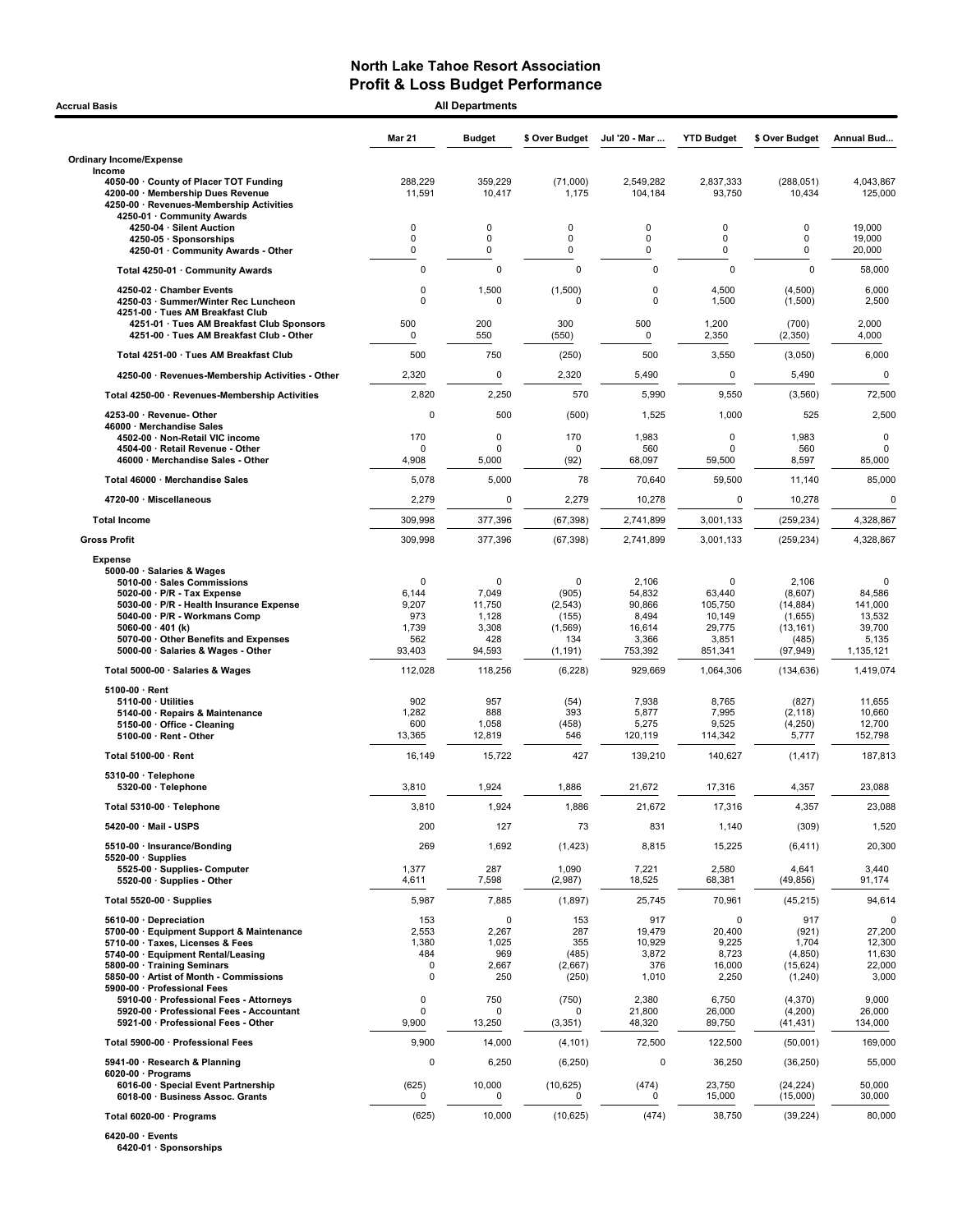Accrual Basis **Accrual Basis All Departments** 

|                                                                                      | <b>Mar 21</b> | <b>Budget</b>  | \$ Over Budget     | Jul '20 - Mar | <b>YTD Budget</b> | \$ Over Budget      | Annual Bud      |
|--------------------------------------------------------------------------------------|---------------|----------------|--------------------|---------------|-------------------|---------------------|-----------------|
| 6421-01 · 4th of July Fireworks                                                      | $\mathbf 0$   | $\mathbf 0$    | $\Omega$           | 0             | 20.000            | (20,000)            | 20,000          |
| 6421-04 · Broken Arrow Skyrace                                                       | $\mathbf 0$   | $\mathbf 0$    | $\mathbf 0$        | 0             | 25,400            | (25, 400)           | 25,400          |
| $6421-06 \cdot$ Spartan                                                              | $\Omega$      | $\mathbf 0$    | $\mathbf 0$        | 0             | 0                 | 0                   | 180,900         |
| 6421-07 · Tahoe Lacrosse Tournament                                                  | $\mathbf 0$   | $\mathbf 0$    | 0                  | 0             | 6,000             | (6,000)             | 6,000           |
| 6421-10 · WinterWonderGrass - Tahoe                                                  | 0             | $\mathbf 0$    | 0                  | 0             | 24,400            | (24, 400)           | 24,400          |
| 6421-17 · Enduro                                                                     | 0             | $\mathbf 0$    | $\Omega$           | 0             | 31,500            | (31,500)            | 31,500          |
| 6420-01 · Sponsorships - Other                                                       | $\mathbf 0$   | 50,000         | (50,000)           | 0             | 100,000           | (100, 000)          | 240,800         |
| Total 6420-01 · Sponsorships                                                         | 0             | 50,000         | (50,000)           | $\mathbf 0$   | 207,300           | (207, 300)          | 529,000         |
| 6421-00 · New Event Development<br>6424-00 · Event Operation Expenses                | 0<br>0        | 5,000<br>1,000 | (5,000)<br>(1,000) | 4,000<br>0    | 17,500<br>3,500   | (13,500)<br>(3,500) | 30,000<br>6,000 |
| Total 6420-00 · Events                                                               | 0             | 56,000         | (56,000)           | 4,000         | 228,300           | (224, 300)          | 565,000         |
| 6423-00 · Membership Activities                                                      |               |                |                    |               |                   |                     |                 |
| 6434-00 · Community Awards Dinner                                                    | 0             | $\mathbf 0$    | $\mathbf 0$        | 295           | 0                 | 295                 | 28,000          |
| 6436-00 · Membership - Wnt/Sum Rec Lunch                                             | 0             | $\mathbf 0$    | $\Omega$           | $\mathbf 0$   | 500               | (500)               | 1,000           |
| 6437-00 · Tuesday Morning Breakfast Club                                             | $\mathbf 0$   | 413            | (413)              | $\mathbf 0$   | 1,763             | (1,763)             | 3,000           |
| 6442-00 · Public Relations/Website/Digita<br>6423-00 · Membership Activities - Other | 644<br>0      | 417<br>417     | 227<br>(417)       | 5,283<br>915  | 3,750<br>3,750    | 1,533<br>(2,835)    | 5,000<br>5,000  |
| Total 6423-00 · Membership Activities                                                | 644           | 1,246          | (602)              | 6,493         | 9,763             | (3,270)             | 42,000          |
| 6730-00 · Marketing Cooperative/Media                                                | 0             | 83,686         | (83, 686)          | 546,253       | 798,852           | (252, 599)          | 1,000,000       |
| 6740-00 · Media/Collateral/Production                                                | 0             | 1,667          | (1,667)            | $\Omega$      | 15,000            | (15,000)            | 20,000          |
| 6742-00 · Non-NLT Co-Op Marketing Program                                            | 448           | 23,000         | (22, 552)          | 4,116         | 163,000           | (158, 884)          | 232,000         |
| 6743-00 · BACC Marketing Programs                                                    |               |                |                    |               |                   |                     |                 |
| 6743-01 · Year Round Shopping Campaign                                               | 0             | 1,000          | (1,000)            | 13,409        | 7,000             | 6,409               | 10,000          |
| 6743-03 · Winter Lakeside Campaign                                                   | 0             | 1,000          | (1,000)            | $\mathbf 0$   | 7,000             | (7,000)             | 10,000          |
| 6743-04 · Summerlong Music Campaign                                                  | 0             | 1,000          | (1,000)            | $\mathbf 0$   | 7,000             | (7,000)             | 10,000          |
| 6743-05 · Summer Mountain Campaign                                                   | 0             | 1,000          | (1,000)            | $\mathbf 0$   | 7,000             | (7,000)             | 10,000          |
| 6743-06 · COVID Summer Recovery Campaign                                             | (14, 507)     | 4,000          | (18, 507)          | (14, 507)     | 28,000            | (42, 507)           | 40,000          |
| 6743-07 · Winter Regional Campaign                                                   | 0             | $\mathbf 0$    | $\mathbf 0$        | 17,277        | 0                 | 17,277              | $\mathbf 0$     |
| Total 6743-00 · BACC Marketing Programs                                              | (14, 507)     | 8,000          | (22, 507)          | 16,178        | 56,000            | (39, 822)           | 80,000          |
| 7500-00 · Trade Shows/Travel<br>8100-00 · Cost of Goods Sold                         | 0             | 1,250          | (1,250)            | 395           | 11,250            | (10, 855)           | 15,000          |
| 51100 · Freight and Shipping Costs                                                   | 50            | 125            | (75)               | 1,118         | 1,125             | (7)                 | 1,500           |
| 59900 · POS Inventory Adjustments                                                    | $\mathbf 0$   | $\mathbf 0$    | $\mathbf 0$        | 583           | 0                 | 583                 | $\mathbf 0$     |
| 8100-01 · CGS - Other                                                                | 149           | 0              | 149                | 247           | 0                 | 247                 | 0               |
| 8100-00 · Cost of Goods Sold - Other                                                 | 2,483         | 2,235          | 248                | 36,097        | 26,597            | 9,501               | 38,000          |
| Total 8100-00 · Cost of Goods Sold                                                   | 2,682         | 2,360          | 322                | 38,045        | 27,722            | 10,324              | 39,500          |
| 8200-00 · Associate Relations                                                        | 222           | 135            | 87                 | 2,338         | 1,194             | 1,144               | 1,600           |
| 8300-00 · Board Functions                                                            | 434           | 500            | (66)               | 2,988         | 5,500             | (2,512)             | 7,000           |
| 8500-00 · Credit Card Fees                                                           | 258           | 235            | 23                 | 2,988         | 2,797             | 192                 | 5,850           |
| 8600-00 · Additional Opportunites                                                    | 1,500         | 10,000         | (8,500)            | 74,453        | 90,000            | (15, 547)           | 120,000         |
| 8700-00 · Automobile Expenses                                                        | 230           | 466            | (236)              | 1,891         | 4,053             | (2, 162)            | 5,450           |
| 8750-00 · Meals/Meetings                                                             | 76            | 763            | (686)              | 406           | 6,613             | (6, 206)            | 8,900           |
| 8810-00 · Dues & Subscriptions                                                       | 2,996         | 1,513          | 1,483              | 10,976        | 13,360            | (2, 384)            | 17,900          |
| 8910-00 · Travel                                                                     | 134           | 2,500          | (2,366)            | 134           | 5,000             | (4,866)             | 12,600          |
| 8920-00 · Bad Debt                                                                   | 0             | $\mathbf 0$    | 0                  | 38,230        | $\mathbf 0$       | 38,230              | 0               |
| <b>Total Expense</b>                                                                 | 147,404       | 376,352        | (228, 948)         | 1,984,436     | 3,002,075         | (1,017,639)         | 4,299,338       |
| <b>Net Ordinary Income</b>                                                           | 162,593       | 1,043          | 161,550            | 757,464       | (941)             | 758,405             | 29,529          |
| <b>Other Income/Expense</b><br>Other Income                                          |               |                |                    |               |                   |                     |                 |
| 4700-00 · Revenues- Interest & Investment                                            | 15            | 0              | 15                 | 140           | 0                 | 140                 | 0               |
| <b>Total Other Income</b>                                                            | 15            | $\mathbf 0$    | 15                 | 140           | $\mathbf 0$       | 140                 | 0               |
| <b>Other Expense</b><br>8990-00 · Allocated                                          | 0             | 0              | 0                  | 0             | (0)               | 0                   | 0               |
| <b>Total Other Expense</b>                                                           | 0             | $\mathbf 0$    | $\pmb{0}$          | 0             | (0)               | 0                   | $\mathbf 0$     |
| <b>Net Other Income</b>                                                              | 15            | 0              | 15                 | 140           | 0                 | 140                 | (0)             |
|                                                                                      |               |                |                    |               |                   |                     |                 |
| Net Income                                                                           | 162,608       | 1,043          | 161,564            | 757,604       | (941)             | 758,545             | 29,529          |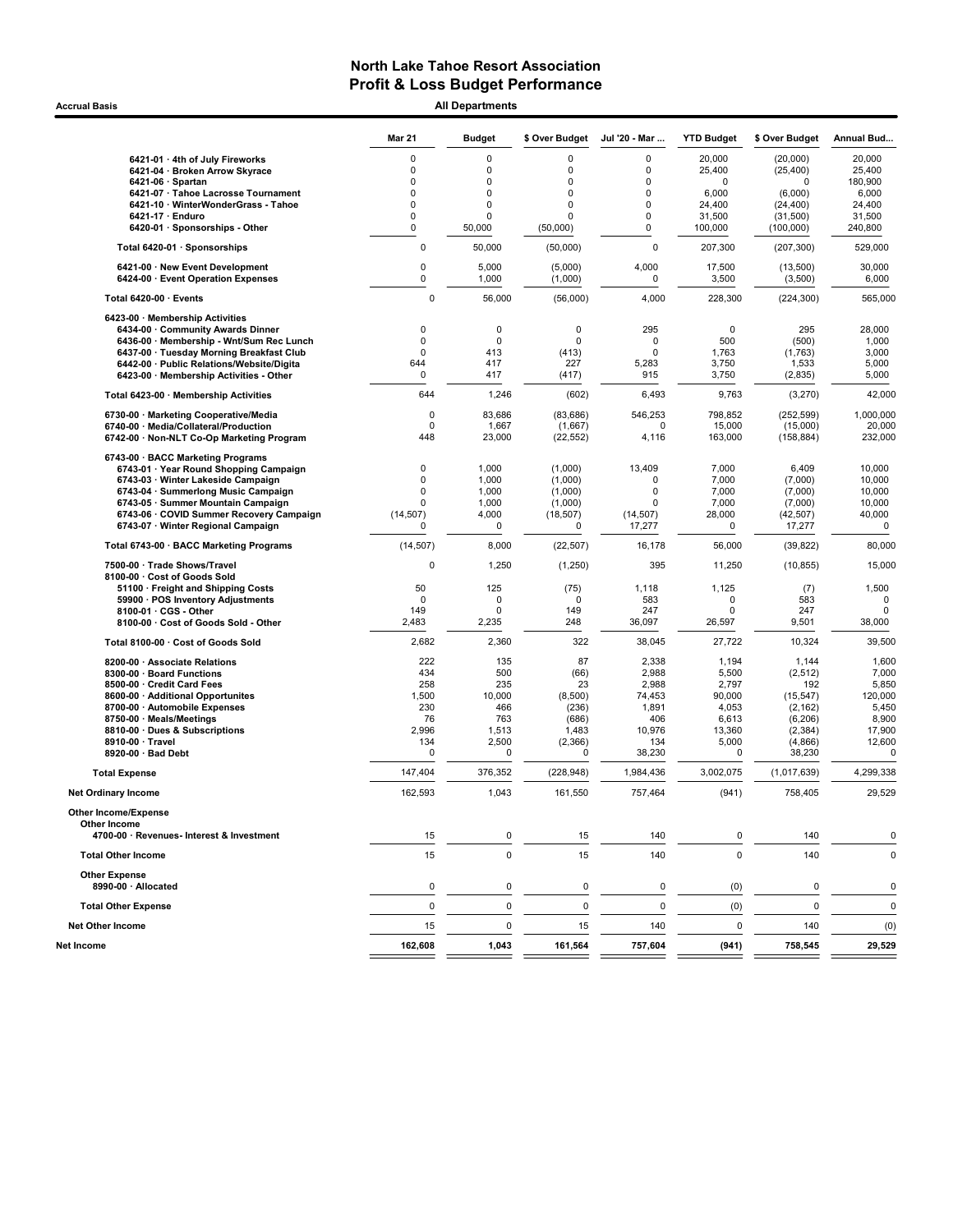## North Lake Tahoe Resort Association Profit & Loss Prev Year Comparison

Accrual Basis July 2020 through March 2021

|                                                                                                                                                                                                                                                       | Jul '20 - Mar 21                                                 | Jul '19 - Mar 20                                                  | \$ Change                                                            | % Change                                            |
|-------------------------------------------------------------------------------------------------------------------------------------------------------------------------------------------------------------------------------------------------------|------------------------------------------------------------------|-------------------------------------------------------------------|----------------------------------------------------------------------|-----------------------------------------------------|
| <b>Ordinary Income/Expense</b>                                                                                                                                                                                                                        |                                                                  |                                                                   |                                                                      |                                                     |
| Income<br>4050-00 · County of Placer TOT Funding<br>4200-00 · Membership Dues Revenue<br>4250-00 · Revenues-Membership Activities                                                                                                                     | 2,549,282<br>104,184                                             | 2,829,952<br>101,115                                              | (280, 670)<br>3,069                                                  | (10)%<br>3%                                         |
| 4250-01 · Community Awards<br>4250-05 · Sponsorships                                                                                                                                                                                                  | 0                                                                | 1,405                                                             | (1, 405)                                                             | (100)%                                              |
| Total 4250-01 · Community Awards                                                                                                                                                                                                                      | $\mathbf 0$                                                      | 1,405                                                             | (1,405)                                                              | (100)%                                              |
| 4251-00 · Tues AM Breakfast Club                                                                                                                                                                                                                      |                                                                  |                                                                   |                                                                      |                                                     |
| 4251-01 · Tues AM Breakfast Club Sponsors<br>4251-00 · Tues AM Breakfast Club - Other                                                                                                                                                                 | 500<br>0                                                         | 3,325<br>4,380                                                    | (2,825)<br>(4, 380)                                                  | (85)%<br>(100)%                                     |
| Total 4251-00 · Tues AM Breakfast Club                                                                                                                                                                                                                | 500                                                              | 7,705                                                             | (7, 205)                                                             | (94)%                                               |
| 4250-00 · Revenues-Membership Activities - Other                                                                                                                                                                                                      | 5,490                                                            | 7,806                                                             | (2,316)                                                              | (30)%                                               |
| Total 4250-00 · Revenues-Membership Activities                                                                                                                                                                                                        | 5,990                                                            | 16,916                                                            | (10, 926)                                                            | (65)%                                               |
| 4253-00 · Revenue- Other<br>4350-00 · Special Events (Marketing)<br>4600-00 · Commissions                                                                                                                                                             | 1,525<br>0                                                       | 1,000<br>0                                                        | 525<br>0                                                             | 53%<br>0%                                           |
| 4601-00 · Commissions - South Shore<br>4600-00 · Commissions - Other                                                                                                                                                                                  | $\pmb{0}$<br>$\mathbf 0$                                         | 10,138<br>34,320                                                  | (10, 138)<br>(34, 320)                                               | (100)%<br>(100)%                                    |
| Total 4600-00 · Commissions                                                                                                                                                                                                                           | $\mathbf 0$                                                      | 44,459                                                            | (44, 459)                                                            | (100)%                                              |
| 46000 · Merchandise Sales<br>4502-00 · Non-Retail VIC income<br>4504-00 · Retail Revenue - Other<br>46000 · Merchandise Sales - Other                                                                                                                 | 1,983<br>560<br>68,097                                           | 9,867<br>$\mathbf 0$<br>73,746                                    | (7, 884)<br>560<br>(5,649)                                           | (80)%<br>100%<br>(8)%                               |
| Total 46000 Merchandise Sales                                                                                                                                                                                                                         | 70,640                                                           | 83,613                                                            | (12, 973)                                                            | (16)%                                               |
| 4720-00 · Miscellaneous                                                                                                                                                                                                                               | 10,278                                                           | $\pmb{0}$                                                         | 10,278                                                               | 100%                                                |
| <b>Total Income</b>                                                                                                                                                                                                                                   | 2,741,899                                                        | 3,077,055                                                         | (335, 156)                                                           | (11)%                                               |
| <b>Cost of Goods Sold</b><br>52900 · Purchases - Resale Items                                                                                                                                                                                         | $\mathbf 0$                                                      | $\mathbf 0$                                                       | 0                                                                    | 0%                                                  |
| <b>Total COGS</b>                                                                                                                                                                                                                                     | $\mathbf 0$                                                      | $\mathbf 0$                                                       | $\mathbf 0$                                                          | 0%                                                  |
| <b>Gross Profit</b>                                                                                                                                                                                                                                   | 2,741,899                                                        | 3,077,055                                                         | (335, 156)                                                           | (11)%                                               |
| <b>Expense</b><br>5000-00 · Salaries & Wages<br>5000-01 · In-Market Administration                                                                                                                                                                    | $\mathbf 0$                                                      | 0                                                                 | 0                                                                    | 0%                                                  |
| 5010-00 · Sales Commissions<br>$5020-00 \cdot P/R$ - Tax Expense<br>5030-00 · P/R - Health Insurance Expense<br>5040-00 · P/R - Workmans Comp<br>5060-00 $\cdot$ 401 (k)<br>5070-00 Other Benefits and Expenses<br>5000-00 · Salaries & Wages - Other | 2,106<br>54,832<br>90,866<br>8,494<br>16,614<br>3,366<br>753,392 | 15,512<br>55.344<br>93,438<br>7,187<br>24,699<br>2,685<br>648,217 | (13, 406)<br>(512)<br>(2, 572)<br>1,306<br>(8,085)<br>681<br>105,175 | (86)%<br>(1)%<br>(3)%<br>18%<br>(33)%<br>25%<br>16% |
| Total 5000-00 · Salaries & Wages                                                                                                                                                                                                                      | 929,669                                                          | 847,083                                                           | 82,587                                                               | 10%                                                 |
| $5100-00 \cdot$ Rent<br>$5110-00 \cdot$ Utilities<br>5140-00 · Repairs & Maintenance<br>5150-00 · Office - Cleaning<br>5100-00 · Rent - Other                                                                                                         | 7,938<br>5,877<br>5,275<br>120,119                               | 7,862<br>6,459<br>6,250<br>117,585                                | 76<br>(582)<br>(975)<br>2,534                                        | 1%<br>(9)%<br>(16)%<br>2%                           |
| Total 5100-00 · Rent                                                                                                                                                                                                                                  | 139,210                                                          | 138,156                                                           | 1,054                                                                | 1%                                                  |
| 5310-00 · Telephone<br>5320-00 · Telephone                                                                                                                                                                                                            | 21,672                                                           | 17,688                                                            | 3,985                                                                | 23%                                                 |
| Total 5310-00 · Telephone                                                                                                                                                                                                                             | 21,672                                                           | 17,688                                                            | 3,985                                                                | 23%                                                 |
| 5420-00 · Mail - USPS                                                                                                                                                                                                                                 | 831                                                              | 1,417                                                             | (586)                                                                | (41)%                                               |
| 5510-00 · Insurance/Bonding                                                                                                                                                                                                                           | 8,815                                                            | 9,673                                                             | (859)                                                                | (9)%                                                |
| $5520-00 \cdot$ Supplies<br>5525-00 · Supplies- Computer<br>5520-00 · Supplies - Other                                                                                                                                                                | 7,221<br>18,525                                                  | 794<br>28,610                                                     | 6,426<br>(10,086)                                                    | 809%<br>(35)%                                       |
| Total 5520-00 · Supplies                                                                                                                                                                                                                              | 25,745                                                           | 29,405                                                            | (3,659)                                                              | (12)%                                               |
| 5610-00 · Depreciation                                                                                                                                                                                                                                | 917                                                              | 1,062                                                             | (145)                                                                | (14)%                                               |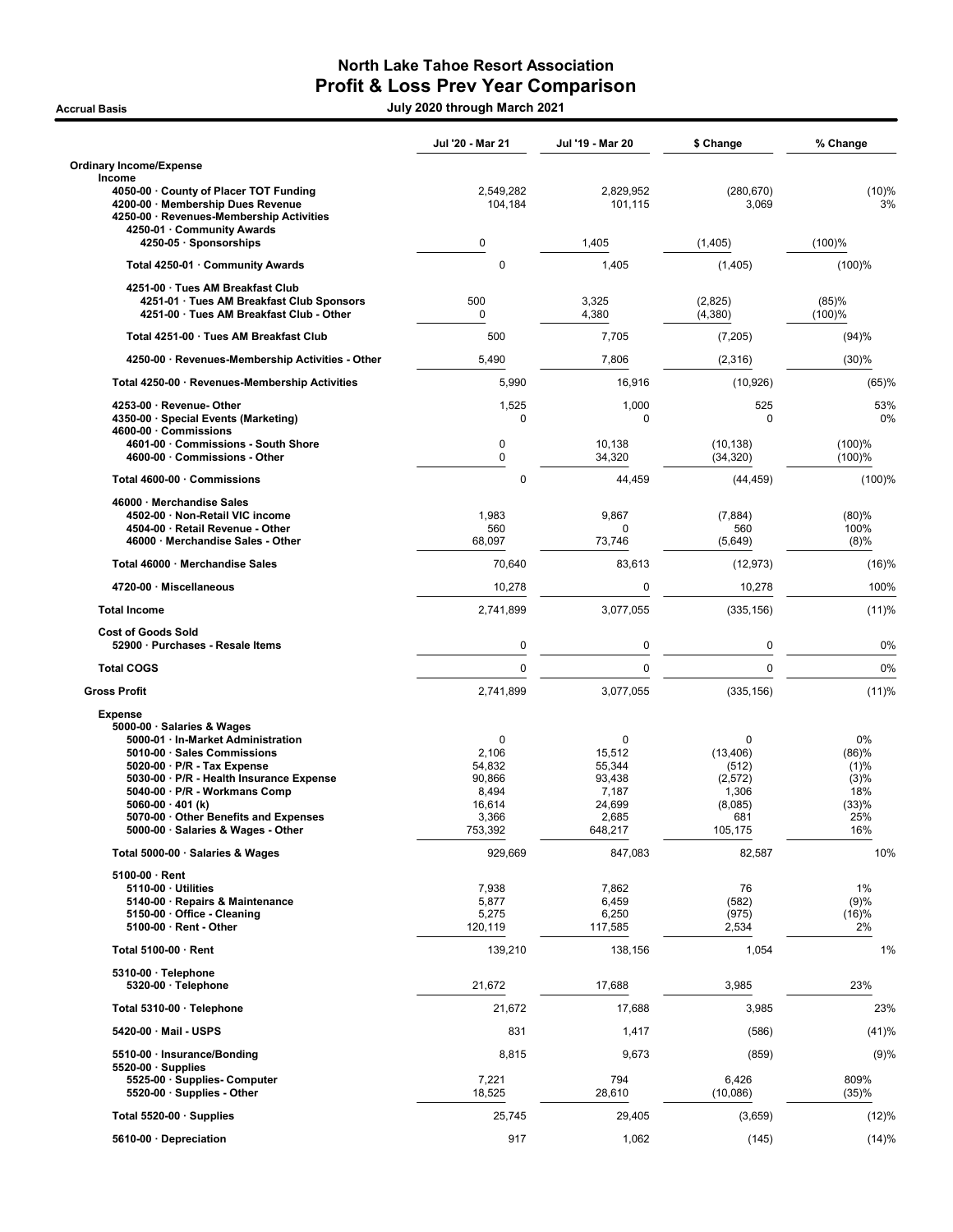## North Lake Tahoe Resort Association Profit & Loss Prev Year Comparison

Accrual Basis July 2020 through March 2021

|                                                                                                                            | Jul '20 - Mar 21          | Jul '19 - Mar 20          | \$ Change                    | % Change                  |
|----------------------------------------------------------------------------------------------------------------------------|---------------------------|---------------------------|------------------------------|---------------------------|
| 5700-00 · Equipment Support & Maintenance<br>5710-00 · Taxes, Licenses & Fees<br>5740-00 · Equipment Rental/Leasing        | 19,479<br>10,929<br>3,872 | 19,422<br>9,482<br>6,676  | 57<br>1.447<br>(2,804)       | 0%<br>15%<br>(42)%        |
| 5800-00 · Training Seminars<br>5850-00 · Artist of Month - Commissions<br>5900-00 · Professional Fees                      | 376<br>1,010              | 4,513<br>9,927            | (4, 136)<br>(8, 917)         | (92)%<br>(90)%            |
| 5910-00 · Professional Fees - Attorneys<br>5920-00 · Professional Fees - Accountant<br>5921-00 · Professional Fees - Other | 2,380<br>21,800<br>48,320 | 4,320<br>21,825<br>91,498 | (1,940)<br>(25)<br>(43, 179) | (45)%<br>$(0)\%$<br>(47)% |
| Total 5900-00 · Professional Fees                                                                                          | 72,500                    | 117,643                   | (45, 144)                    | (38)%                     |
| $6020-00 \cdot$ Programs<br>6016-00 · Special Event Partnership                                                            | (474)                     | 19,000                    | (19, 474)                    | (103)%                    |
| Total 6020-00 · Programs                                                                                                   | (474)                     | 19,000                    | (19, 474)                    | (103)%                    |
| $6420-00 \cdot$ Events<br>6420-01 · Sponsorships<br>6023-00 · Autumn Food & Wine                                           | 0                         | 34,668                    | (34, 668)                    | (100)%                    |
| 6421-04 · Broken Arrow Skyrace                                                                                             | $\mathbf 0$               | 25,000                    | (25,000)                     | (100)%                    |
| $6421-06 \cdot$ Spartan<br>6421-07 · Tahoe Lacrosse Tournament                                                             | 0<br>$\mathbf 0$          | 254,019<br>6,000          | (254, 019)<br>(6,000)        | (100)%<br>(100)%          |
| 6421-10 · WinterWonderGrass - Tahoe                                                                                        | $\mathbf 0$               | 21,120                    | (21, 120)                    | (100)%                    |
| 6421-13 · Big Blue Adventure<br>6421-16 · Mountain Travel Symposium                                                        | $\mathbf 0$<br>0          | 0<br>10,078               | 0<br>(10,078)                | 0%<br>(100)%              |
| Total 6420-01 · Sponsorships                                                                                               | 0                         | 350,885                   | (350, 885)                   | (100)%                    |
| 6421-00 · New Event Development<br>6424-00 · Event Operation Expenses                                                      | 4,000<br>0                | $\mathbf 0$<br>1,617      | 4,000<br>(1,617)             | 100%<br>(100)%            |
| Total 6420-00 · Events                                                                                                     | 4,000                     | 352,502                   | (348, 502)                   | (99)%                     |
| 6423-00 · Membership Activities<br>6434-00 Community Awards Dinner                                                         | 295                       | 1,215                     | (920)                        | (76)%                     |
| 6436-00 · Membership - Wnt/Sum Rec Lunch                                                                                   | 0                         | 633                       | (633)                        | (100)%                    |
| 6437-00 · Tuesday Morning Breakfast Club<br>6442-00 · Public Relations/Website/Digita                                      | 0<br>5,283                | 2,724<br>4,179            | (2,724)<br>1,104             | (100)%<br>26%             |
| $6444-00 \cdot Trades$                                                                                                     | $\mathbf 0$               | 0                         | 0                            | 0%                        |
| 6423-00 · Membership Activities - Other                                                                                    | 915                       | 1,894                     | (979)                        | (52)%                     |
| Total 6423-00 · Membership Activities                                                                                      | 6,493                     | 10,645                    | (4, 152)                     | (39)%                     |
| 6730-00 · Marketing Cooperative/Media<br>6740-00 · Media/Collateral/Production                                             | 546,253<br>0              | 1,190,611<br>413          | (644, 358)<br>(413)          | (54)%<br>(100)%           |
| 6742-00 · Non-NLT Co-Op Marketing Program                                                                                  | 4,116                     | 9,529                     | (5, 413)                     | (57)%                     |
| 6743-00 · BACC Marketing Programs<br>6743-01 · Year Round Shopping Campaign                                                | 13,409                    | 10,557                    | 2,852                        | 27%                       |
| 6743-03 · Winter Lakeside Campaign                                                                                         | 0<br>0                    | 19,788<br>0               | (19,788)<br>0                | (100)%<br>0%              |
| 6743-04 · Summerlong Music Campaign<br>6743-05 · Summer Mountain Campaign                                                  | 0                         | (1,000)                   | 1,000                        | 100%                      |
| 6743-06 · COVID Summer Recovery Campaign<br>6743-07 · Winter Regional Campaign                                             | (14, 507)<br>17,277       | 0<br>$\mathbf 0$          | (14, 507)<br>17,277          | (100)%<br>100%            |
| Total 6743-00 · BACC Marketing Programs                                                                                    | 16,178                    | 29,345                    | (13, 166)                    | (45)%                     |
| 7500-00 · Trade Shows/Travel                                                                                               | 395                       | 3,722                     | (3,327)                      | (89)%                     |
| 8100-00 · Cost of Goods Sold<br>51100 · Freight and Shipping Costs                                                         | 1,118                     | 885                       | 233                          | 26%                       |
| 52500 · Purchase Discounts                                                                                                 | 0                         | (101)                     | 101                          | 100%                      |
| 59900 · POS Inventory Adjustments<br>8100-01 · CGS - Other                                                                 | 583<br>247                | 351<br>0                  | 232<br>247                   | 66%<br>100%               |
| 8100-00 · Cost of Goods Sold - Other                                                                                       | 36,097                    | 39,399                    | (3,302)                      | (8)%                      |
| Total 8100-00 · Cost of Goods Sold                                                                                         | 38,045                    | 40,535                    | (2,489)                      | (6)%                      |
| 8200-00 Associate Relations<br>8300-00 · Board Functions                                                                   | 2,338<br>2,988            | 1,042<br>21,334           | 1,296                        | 124%<br>(86)%             |
| 8500-00 · Credit Card Fees                                                                                                 | 2,988                     | 4,568                     | (18, 346)<br>(1,579)         | (35)%                     |
| 8600-00 · Additional Opportunites<br>8700-00 · Automobile Expenses                                                         | 74,453<br>1,891           | 0<br>1,967                | 74,453<br>(76)               | 100%<br>(4)%              |
| 8750-00 · Meals/Meetings                                                                                                   | 406                       | 1,346                     | (940)                        | (70)%                     |
| 8810-00 · Dues & Subscriptions<br>8910-00 · Travel                                                                         | 10,976<br>134             | 5,583<br>0                | 5,393<br>134                 | 97%<br>100%               |
| 8920-00 · Bad Debt                                                                                                         | 38,230                    | 3,199                     | 35,031                       | 1,095%                    |
| <b>Total Expense</b>                                                                                                       | 1,984,436                 | 2,907,487                 | (923, 051)                   | (32)%                     |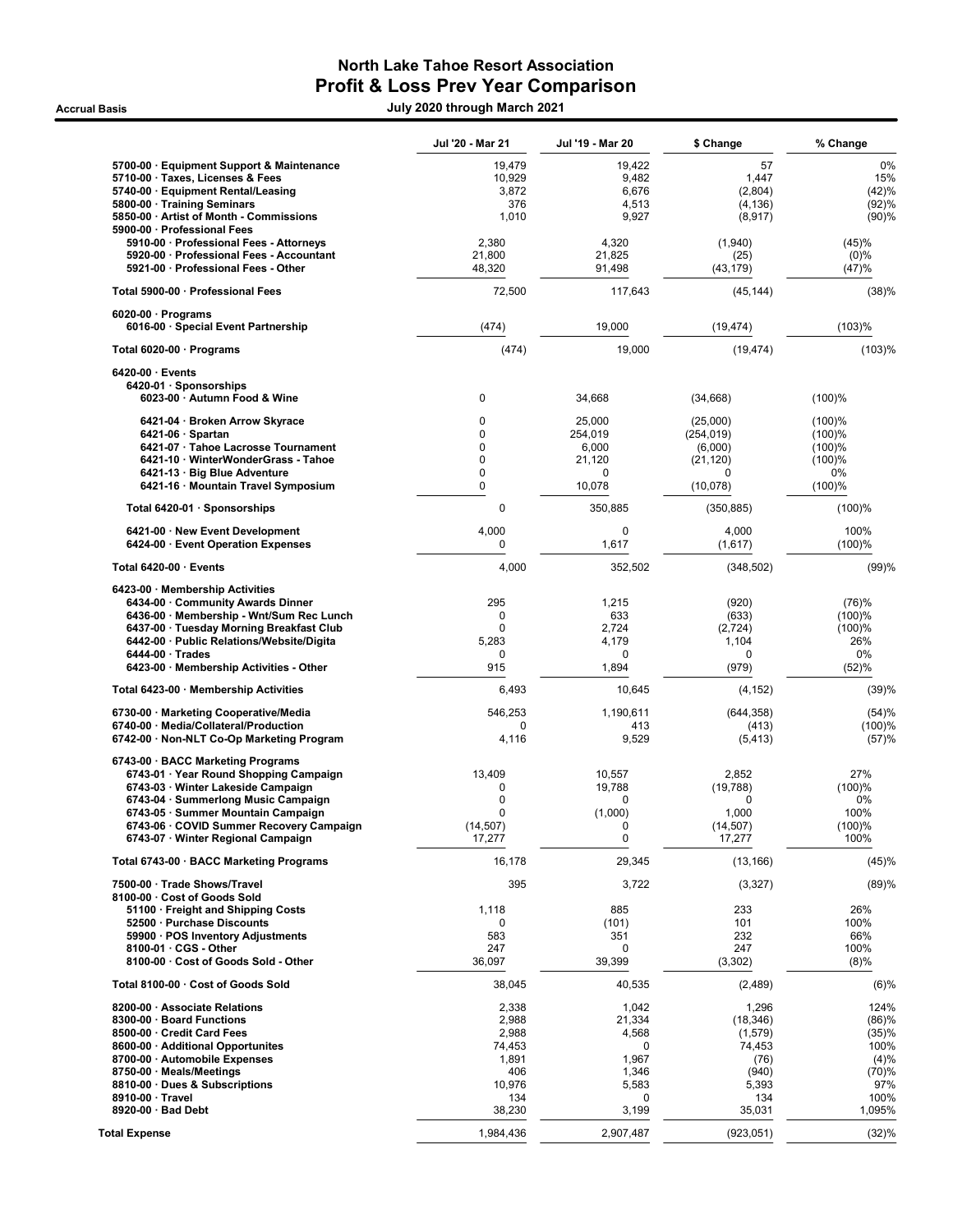## North Lake Tahoe Resort Association Profit & Loss Prev Year Comparison

Accrual Basis July 2020 through March 2021

|                                                    | Jul '20 - Mar 21 | Jul '19 - Mar 20 | \$ Change | % Change |
|----------------------------------------------------|------------------|------------------|-----------|----------|
| <b>Net Ordinary Income</b>                         | 757,464          | 169,568          | 587,895   | 347%     |
| <b>Other Income/Expense</b><br><b>Other Income</b> |                  |                  |           |          |
| 4700-00 · Revenues- Interest & Investment          | 140              | 208              | (67)      | (32)%    |
| <b>Total Other Income</b>                          | 140              | 208              | (67)      | (32)%    |
| <b>Other Expense</b>                               |                  |                  |           |          |
| <b>Balancing Adjustments</b>                       | 0                | 0                | O         | 0%       |
| 8990-00 · Allocated                                |                  |                  |           | 0%       |
| <b>Total Other Expense</b>                         |                  | $\Omega$         |           | 0%       |
| <b>Net Other Income</b>                            | 140              | 208              | (67)      | (32)%    |
| Net Income                                         | 757,604          | 169,776          | 587,828   | 346%     |
|                                                    |                  |                  |           |          |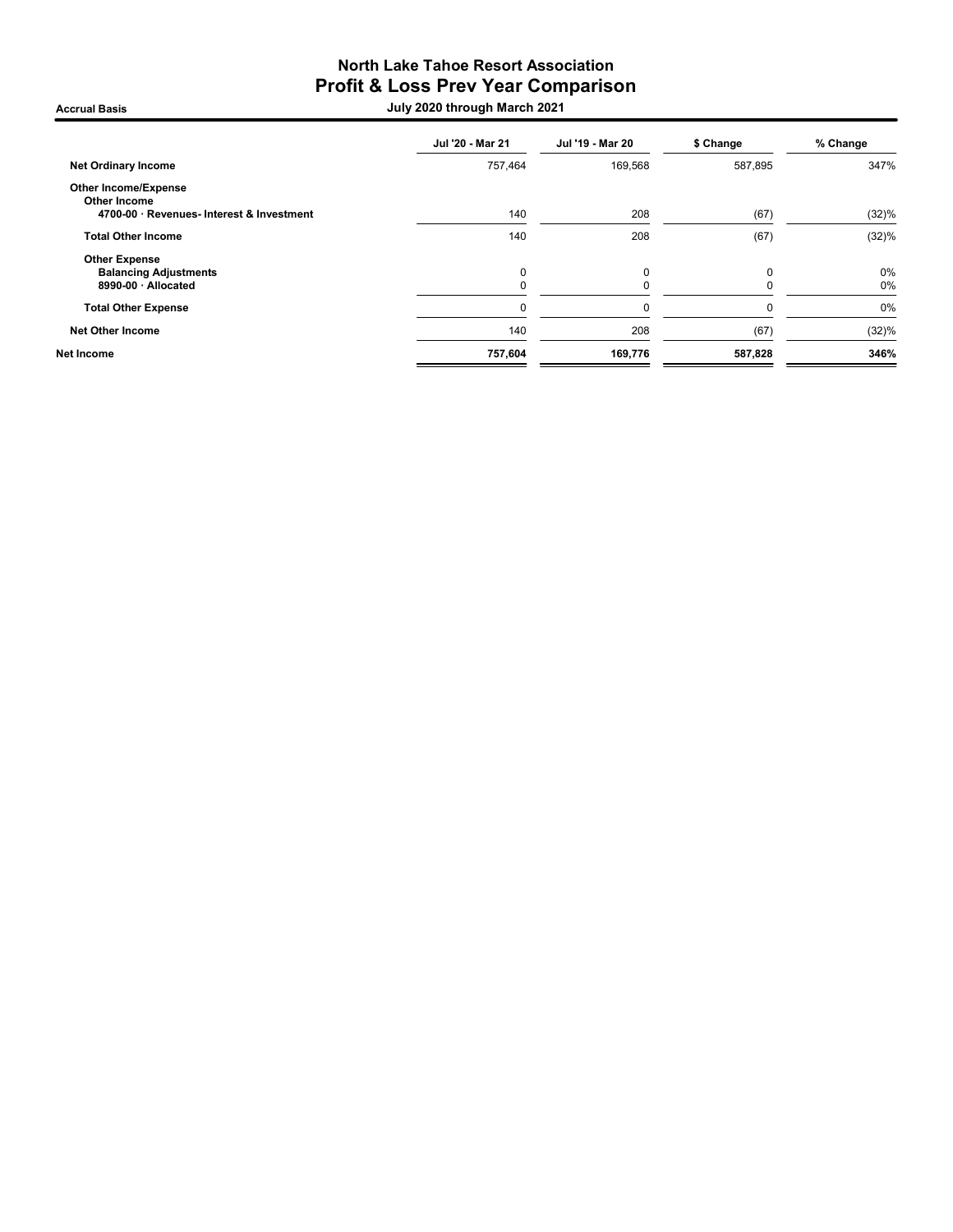Accrual Basis 11 - Marketing

Mar 21 Budget \$ Over Budget Jul '20 - Mar 21 YTD Budget \$ Over Budget Annual Budget Ordinary Income/Expense Income 4050-00 · County of Placer TOT Funding 194,785 265,785 (71,000) 1,761,183 2,049,233 (288,050) 2,983,682 4253-00 · Revenue- Other 0 1,525 0 1,525 0 4720-00 · Miscellaneous 0 1,250 Total Income 194,785 265,785 (71,000) 1,763,958 2,049,233 (285,275) 2,983,682 Gross Profit 194,785 265,785 (71,000) 1,763,958 2,049,233 (285,275) 2,983,682 Expense 5000-00 · Salaries & Wages 5020-00 · P/R - Tax Expense 1,242 1,667 (425) 13,397 15,000 (1,603) 20,000 5030-00 · P/R - Health Insurance Expense 3,446 4,000 (554) 30,030 36,000 (5,970) 48,000 5040-00 · P/R - Workmans Comp 350 125 225 3,422 1,125 2,297 1,500 5060-00 · 401 (k) 810 833 (23) 7,428 7,500 (72) 10,000 5070-00 · Other Benefits and Expenses 31 142 (110) 704 1,275 (571) 1,700 5000-00 · Salaries & Wages - Other 22,159 22,299 (140) 202,297 200,694 1,603 267,592 Total 5000-00 · Salaries & Wages 28,039 29,066 (1,027) 257,278 261,594 (4,316) 348,792 5100-00 · Rent 5110-00 · Utilities (130) 1,29 129 1,295 1,285 1,415 (130) 1,855 1,415 (130) 1,855<br>5140-00 · Repairs & Maintenance 1,855 74 75 (1) 334 675 (341) 900 5150-00 · Office - Cleaning 180 250 (70) 1,692 2,250 (558) 3,000 5100-00 · Chicc - Olcu<br>2,100-00 · Rent - Other Total 5100-00 · Rent 2,547 2,865 (318) 22,769 24,916 (2,147) 33,532 5310-00 · Telephone 5320-00 · Telephone 913 549 364 4,995 4,941 54 6,588 Total 5310-00 · Telephone 913 549 364 4,995 4,941 54 6,588 5420-00 · Mail - USPS 53 0 53 133 0 133 0 5520-00 · Supplies 5525-00 · Supplies- Computer 0 3,382 0 3,382 0 5520-00 · Supplies - Other 104 1,716 (1,612) 647 15,446 (14,798) 20,594 Total 5520-00 · Supplies 104 1,716 (1,612) 4,030 15,446 (11,416) 20,594 5700-00 · Equipment Support & Maintenance 0 13 (13) 0 113 (113) 150 5710-00 · Taxes, Licenses & Fees 0 13 (13) 79 113 (33) 150 5740-00 · Equipment Rental/Leasing 121 167 (46) 972 1,500 (528) 2,000 5800-00 · Training Seminars 0 750 (750) 0 6,750 (6,750) 9,000 5900-00 · Professional Fees 5910-00 · Professional Fees - Attorneys 0 125 (125) 0 1,125 (1,125) 1,500 5921-00 · Professional Fees - Other Total 5900-00 · Professional Fees 0 1,250 (1,250) 0 11,250 (11,250) 15,000 5941-00 · Research & Planning 0 5,000 (5,000) 0 25,000 (25,000) 40,000 6020-00 · Programs 6016-00 · Special Event Partnership (625) 10,000 (10,625) (474) 23,750 (24,224) 50,000 6018-00 · Business Assoc. Grants 0 0 0 0 15,000 (15,000) 30,000 Total 6020-00 · Programs (625) 10,000 (10,625) (474) 38,750 (39,224) 80,000 6420-00 · Events 6420-01 · Sponsorships 6421-01 · 4th of July Fireworks 0 0 0 0 20,000 (20,000) 20,000 6421-04 · Broken Arrow Skyrace 0 0 0 0 25,400 (25,400) 25,400 6421-06 · Spartan 0 0 0 0 0 0 180,900 64**21-07 · Tahoe Lacrosse Tournament** 0 0 0 0 0 0 0 6,000 (6,000) 6,000 6,000 6,000 6,000<br>**6421-07 · Tahoe Lacrosse Tournament** 0 0 0 0 0 0 24,400 (24,400 (26,400 f) 24,400 (3,100) 2,400 (3,100) 2,400<br>**6421-17 · Enduro** ( 6421-10 · WinterWonderGrass - Tahoe 0 0 0 0 24,400 (24,400) 24,400 6421-17 · Enduro 0 0 0 0 31,500 (31,500) 31,500 6420-01 · Sponsorships - Other 0 50,000 (50,000) 0 100,000 (100,000) 240,800 Total 6420-01 · Sponsorships 0 50,000 (50,000) 0 207,300 (207,300) 529,000 6421-00 · New Event Development 0 5,000 (5,000) 4,000 17,500 (13,500) 30,000 6424-00 · Event Operation Expenses Total 6420-00 · Events 0 56,000 (56,000) 4,000 228,300 (224,300) 565,000 6423-00 · Membership Activities 6442-00 · Public Relations/Website/Digita 0 600 Total 6423-00 · Membership Activities 600 **600 600 600 600 600 600 600 600 600 600 600 600 600 600 600 600 600 600 600 600 600 600 600 600 600 600 600 600 600 600** 6730-00 · Marketing Cooperative/Media 0 75,187 (75,187) 503,399 740,915 (237,516) 925,000 6742-00 · Non-NLT Co-Op Marketing Program 248 22,000 (21,752) 2,316 154,000 (151,684) 220,000 6743-00 · BACC Marketing Programs 6743-01 · Year Round Shopping Campaign 0 1,000 (1,000) 13,409 7,000 6,409 10,000 6743-03 · Winter Lakeside Campaign 0 1,000 (1,000) 0 7,000 (7,000) 10,000 6743-04 · Summerlong Music Campaign 0 1,000 (1,000) 0 7,000 (7,000) 10,000 6743-05 · Summer Mountain Campaign 0 1,000 (1,000) 0 7,000 (7,000) 10,000 6743-06 · COVID Summer Recovery Campaign (14,507) 4,000 (18,507) (14,507) 28,000 (42,507) 40,000 6743-07 · Winter Regional Campaign 0 0 0 17,277 0 17,277 0 Total 6743-00 · BACC Marketing Programs (14,507) 8,000 (22,507) 16,178 56,000 (39,822) 80,000 7500-00 · Trade Shows/Travel 0 0 0 395 0 395 0 8200-00 · Associate Relations 0 23 (23) 168 182 (14) 250 8600-00 · Additional Opportunites 850 7,917 (7,067) 68,603 71,250 (2,647) 95,000 8700-00 · Automobile Expenses 26 26 136 (110) 303 1,091 (789) (788) 1,500<br>1876-00 · Meals/Meetrings 1,600 250 270 (110) 2,500 (250) 16 2,000 (1,884) 2,703 (1,884) 2,703 2,703 (1,894) 2,750<br>18910-00 · Travel . 2010 2,850 (2 8750-00 · Meals/Meetings 0 250 (250) 16 2,000 (1,984) 2,750 8810-00 · Dues & Subscriptions 32 259 (227) 433 2,073 (1,640) 2,850 8910-00 · Travel 0 2,500 (2,500) 0 5,000 (5,000) 11,100 8920-00 · Bad Debt 0 556 Total Expense 17,800 223,660 (205,860) 886,749 1,651,182 (764,434) 2,459,256 09 Net Ordinary Income 176,985 42,125 42,125 434,860 877,210 398,051 479,159 524,426 42,125 Other Income/Expense

non moon.<br>4700-00 · Revenues- Interest & Investment 15 15 15 0 15 140 0 15 140 0 15 140 0 140 0 140 0 140 0 0 140 0 0 15

Other Income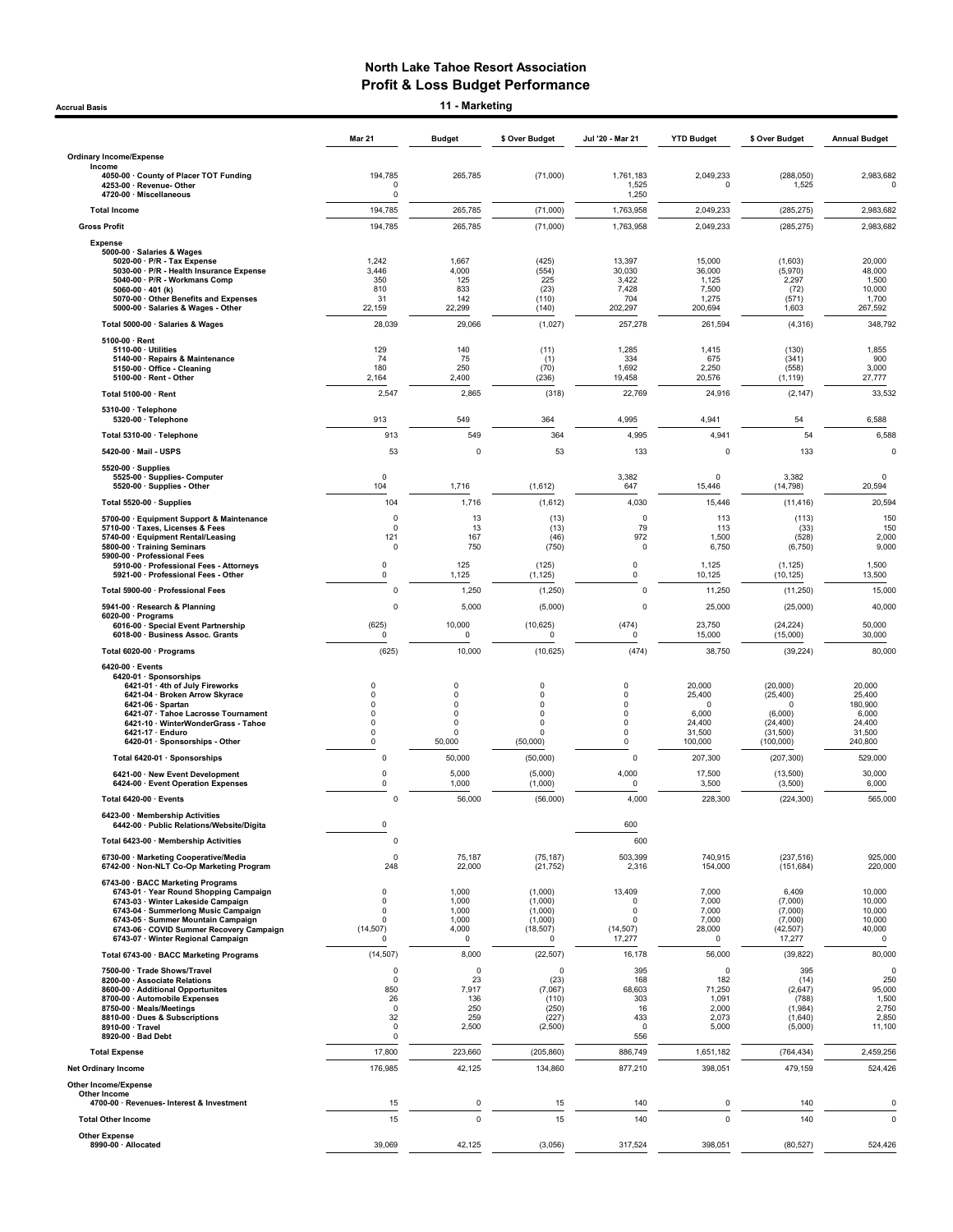| <b>Accrual Basis</b>       |               | 11 - Marketing |                |                  |                   |                |                      |
|----------------------------|---------------|----------------|----------------|------------------|-------------------|----------------|----------------------|
|                            | <b>Mar 21</b> | <b>Budget</b>  | \$ Over Budget | Jul '20 - Mar 21 | <b>YTD Budget</b> | \$ Over Budget | <b>Annual Budget</b> |
| <b>Total Other Expense</b> | 39,069        | 42.125         | (3,056)        | 317.524          | 398,051           | (80, 527)      | 524,426              |
| <b>Net Other Income</b>    | (39,054)      | (42, 125)      | 3,071          | (317, 384)       | (398, 051)        | 80,667         | (524, 426)           |
| Net Income                 | 137.931       | 0              | 137.931        | 559.826          | (0)               | 559.826        |                      |
|                            |               |                |                |                  |                   |                |                      |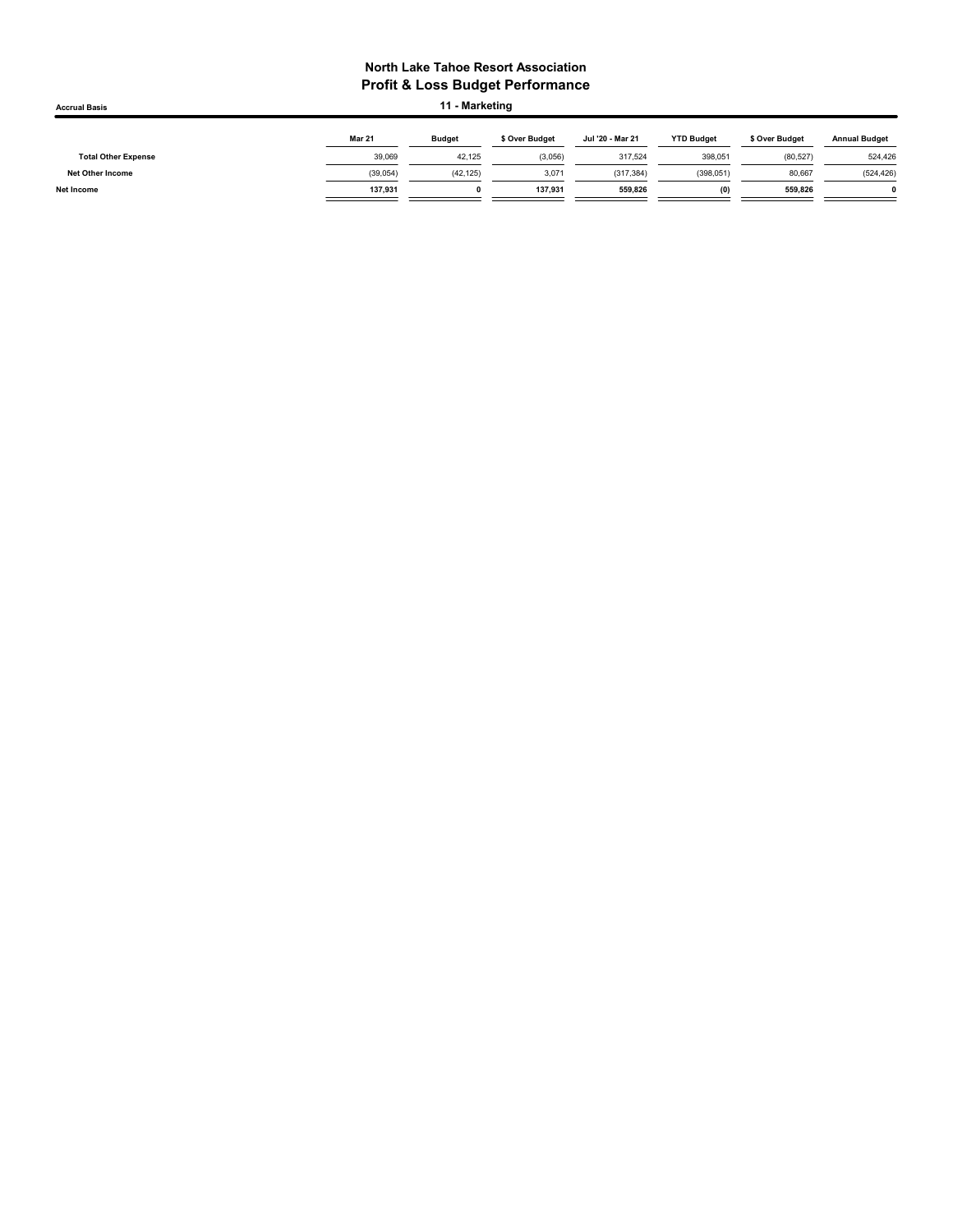## North Lake Tahoe Resort Association **Profit & Loss Budget Performance**<br>30 - Conference

| <b>Accrual Basis</b>                                                                                                                                                                                                                                      |                                                                                        | 30 - Conference                                   |                                                   |                                                                      |                                                          |                                                            |                                                           |
|-----------------------------------------------------------------------------------------------------------------------------------------------------------------------------------------------------------------------------------------------------------|----------------------------------------------------------------------------------------|---------------------------------------------------|---------------------------------------------------|----------------------------------------------------------------------|----------------------------------------------------------|------------------------------------------------------------|-----------------------------------------------------------|
|                                                                                                                                                                                                                                                           | <b>Mar 21</b>                                                                          | <b>Budget</b>                                     | \$ Over Budget                                    | Jul '20 - Mar 21                                                     | <b>YTD Budget</b>                                        | \$ Over Budget                                             | <b>Annual Budget</b>                                      |
| <b>Ordinary Income/Expense</b><br>Income                                                                                                                                                                                                                  |                                                                                        |                                                   |                                                   |                                                                      |                                                          |                                                            |                                                           |
| 4050-00 · County of Placer TOT Funding                                                                                                                                                                                                                    | 34,884                                                                                 | 34,884                                            | $\mathbf 0$                                       | 289,837                                                              | 289,837                                                  | 0                                                          | 384,054                                                   |
| <b>Total Income</b>                                                                                                                                                                                                                                       | 34,884                                                                                 | 34,884                                            | $\mathbf 0$                                       | 289,837                                                              | 289,837                                                  | $\mathbf 0$                                                | 384,054                                                   |
| <b>Gross Profit</b>                                                                                                                                                                                                                                       | 34,884                                                                                 | 34,884                                            | $\Omega$                                          | 289,837                                                              | 289,837                                                  | $\Omega$                                                   | 384,054                                                   |
| <b>Expense</b><br>5000-00 · Salaries & Wages<br>5010-00 · Sales Commissions<br>5020-00 · P/R - Tax Expense<br>5030-00 · P/R - Health Insurance Expense<br>5040-00 · P/R - Workmans Comp<br>5060-00 $\cdot$ 401 (k)<br>5070-00 Other Benefits and Expenses | $\mathbf 0$<br>1,130<br>2.227<br>250<br>614<br>56                                      | $\mathbf 0$<br>1,157<br>2.042<br>167<br>500<br>38 | $\pmb{0}$<br>(27)<br>185<br>83<br>114<br>18       | 2,106<br>10,550<br>20.165<br>2,234<br>5,198<br>813                   | $\mathbf 0$<br>10,415<br>18,375<br>1,500<br>4,500<br>338 | 2,106<br>136<br>1.790<br>734<br>698<br>475                 | $\mathbf 0$<br>13,886<br>24.500<br>2,000<br>6,000<br>450  |
| 5000-00 · Salaries & Wages - Other                                                                                                                                                                                                                        | 16,410                                                                                 | 14,030                                            | 2,379                                             | 135,403                                                              | 126,274                                                  | 9,130                                                      | 168,365                                                   |
| Total 5000-00 · Salaries & Wages                                                                                                                                                                                                                          | 20.686                                                                                 | 17,933                                            | 2.752                                             | 176.469                                                              | 161.401                                                  | 15.068                                                     | 215.201                                                   |
| 5100-00 $\cdot$ Rent<br>$5110-00 \cdot$ Utilities<br>5140-00 · Repairs & Maintenance<br>5150-00 · Office - Cleaning<br>5100-00 · Rent - Other                                                                                                             | 92<br>55<br>133<br>1,422                                                               | 75<br>22<br>142<br>1,167                          | 17<br>33<br>(8)<br>255                            | 866<br>248<br>1,172<br>12,796                                        | 675<br>195<br>1,275<br>10,500                            | 191<br>52<br>(103)<br>2,296                                | 900<br>260<br>1,700<br>14,000                             |
| Total 5100-00 · Rent                                                                                                                                                                                                                                      | 1,702                                                                                  | 1,405                                             | 297                                               | 15,082                                                               | 12,645                                                   | 2,437                                                      | 16,860                                                    |
| 5310-00 · Telephone<br>5320-00 · Telephone                                                                                                                                                                                                                | 681                                                                                    | 267                                               | 414                                               | 3,762                                                                | 2,400                                                    | 1,362                                                      | 3,200                                                     |
| Total 5310-00 · Telephone                                                                                                                                                                                                                                 | 681                                                                                    | 267                                               | 414                                               | 3,762                                                                | 2,400                                                    | 1,362                                                      | 3,200                                                     |
| 5420-00 Mail USPS                                                                                                                                                                                                                                         | 36                                                                                     | 17                                                | 20                                                | 91                                                                   | 150                                                      | (59)                                                       | 200                                                       |
| $5520-00 \cdot$ Supplies<br>5525-00 · Supplies- Computer<br>5520-00 · Supplies - Other                                                                                                                                                                    | 1,232<br>72                                                                            | 45<br>113                                         | 1,187<br>(41)                                     | 1,232<br>403                                                         | 405<br>1,013                                             | 827<br>(610)                                               | 540<br>1,350                                              |
| Total 5520-00 · Supplies                                                                                                                                                                                                                                  | 1,304                                                                                  | 158                                               | 1.146                                             | 1,635                                                                | 1,418                                                    | 217                                                        | 1,890                                                     |
| 5710-00 · Taxes, Licenses & Fees<br>5740-00 · Equipment Rental/Leasing<br>5800-00 · Training Seminars<br>6730-00 · Marketing Cooperative/Media<br>8200-00 · Associate Relations<br>8750-00 · Meals/Meetings<br>8810-00 · Dues & Subscriptions             | $\Omega$<br>62<br>$\mathbf 0$<br>$\mathbf 0$<br>$\Omega$<br>$\mathbf 0$<br>$\mathbf 0$ | 8<br>83<br>1,000<br>8,499<br>29<br>63             | (8)<br>(22)<br>(1,000)<br>(8,499)<br>(29)<br>(63) | 120<br>452<br>$\Omega$<br>42,853<br>28<br>$\mathbf 0$<br>$\mathbf 0$ | 75<br>750<br>1,000<br>57,937<br>0<br>263<br>563          | 45<br>(298)<br>(1,000)<br>(15,084)<br>28<br>(263)<br>(563) | 100<br>1,000<br>2,000<br>75,000<br>$\Omega$<br>350<br>750 |
| <b>Total Expense</b>                                                                                                                                                                                                                                      | 24,470                                                                                 | 29,462                                            | (4,991)                                           | 240,491                                                              | 238,600                                                  | 1,891                                                      | 316,551                                                   |
| <b>Net Ordinary Income</b>                                                                                                                                                                                                                                | 10,414                                                                                 | 5,422                                             | 4,991                                             | 49,345                                                               | 51,236                                                   | (1,891)                                                    | 67,503                                                    |
| Other Income/Expense<br><b>Other Expense</b>                                                                                                                                                                                                              |                                                                                        |                                                   |                                                   |                                                                      |                                                          |                                                            |                                                           |
| 8990-00 · Allocated                                                                                                                                                                                                                                       | 5,027                                                                                  | 5,422                                             | (396)                                             | 40,854                                                               | 51,236                                                   | (10, 382)                                                  | 67,503                                                    |
| <b>Total Other Expense</b>                                                                                                                                                                                                                                | 5,027                                                                                  | 5,422                                             | (396)                                             | 40,854                                                               | 51,236                                                   | (10, 382)                                                  | 67,503                                                    |
| <b>Net Other Income</b>                                                                                                                                                                                                                                   | (5,027)                                                                                | (5, 422)                                          | 396                                               | (40, 854)                                                            | (51, 236)                                                | 10,382                                                     | (67, 503)                                                 |
| <b>Net Income</b>                                                                                                                                                                                                                                         | 5,387                                                                                  | (0)                                               | 5,387                                             | 8,491                                                                | (0)                                                      | 8,491                                                      | $\mathbf 0$                                               |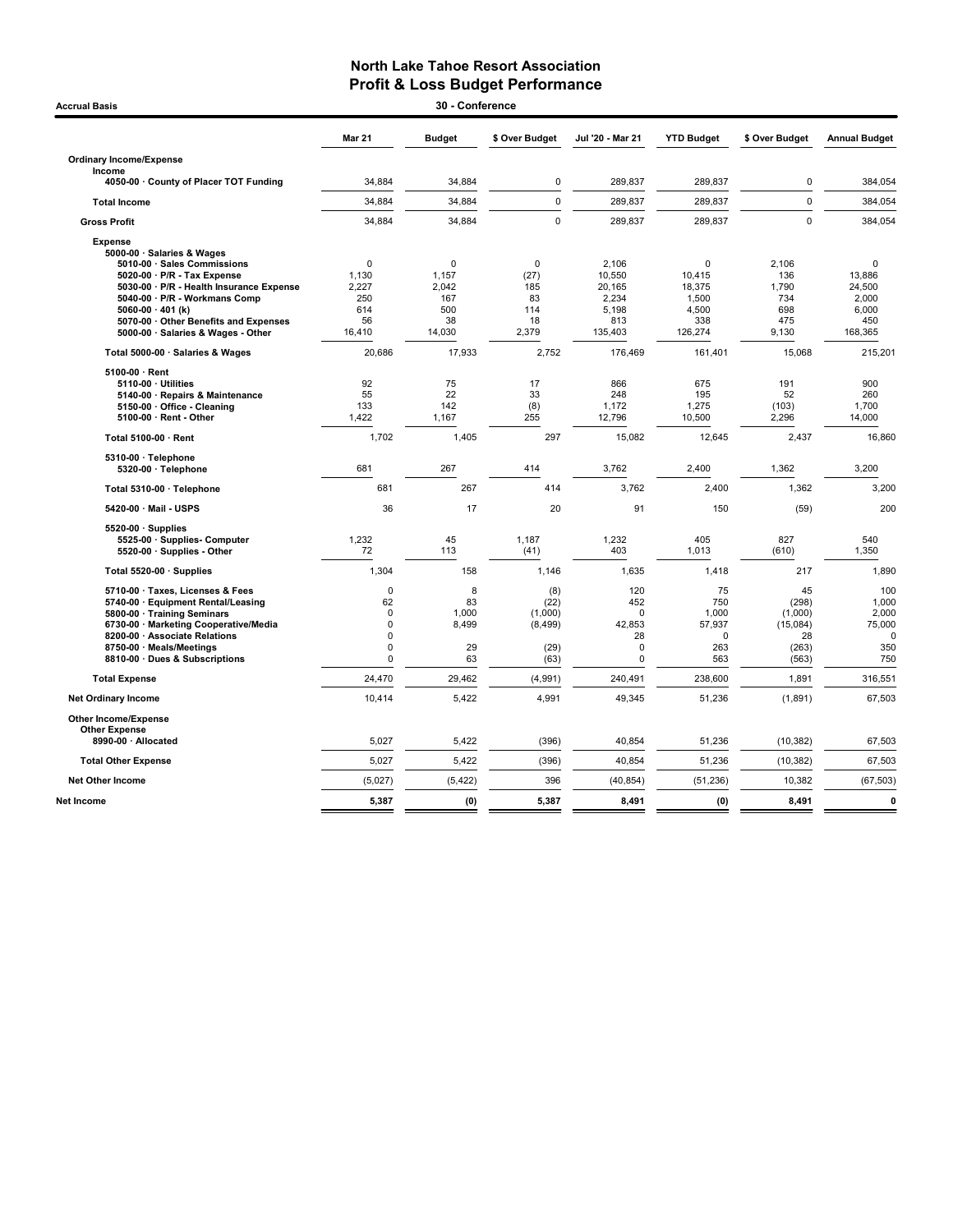Accrual Basis 42 - Visitor Center

|                                                                                                                                                                                                                                                                                                             | <b>Mar 21</b>                                                                  | <b>Budget</b>                                                                 | \$ Over Budget                                                  | Jul '20 - Mar 21                                                            | <b>YTD Budget</b>                                                     | \$ Over Budget                                                              | <b>Annual Budget</b>                                                   |
|-------------------------------------------------------------------------------------------------------------------------------------------------------------------------------------------------------------------------------------------------------------------------------------------------------------|--------------------------------------------------------------------------------|-------------------------------------------------------------------------------|-----------------------------------------------------------------|-----------------------------------------------------------------------------|-----------------------------------------------------------------------|-----------------------------------------------------------------------------|------------------------------------------------------------------------|
| <b>Ordinary Income/Expense</b>                                                                                                                                                                                                                                                                              |                                                                                |                                                                               |                                                                 |                                                                             |                                                                       |                                                                             |                                                                        |
| Income<br>4050-00 · County of Placer TOT Funding                                                                                                                                                                                                                                                            | 38,807                                                                         | 38,807                                                                        | $\mathbf 0$                                                     | 345,101                                                                     | 345,102                                                               | (1)                                                                         | 457,711                                                                |
| 46000 · Merchandise Sales<br>4502-00 · Non-Retail VIC income                                                                                                                                                                                                                                                | 170                                                                            | 0                                                                             | 170                                                             | 1,983                                                                       | $\pmb{0}$                                                             | 1,983                                                                       | $\pmb{0}$                                                              |
| 4504-00 · Retail Revenue - Other                                                                                                                                                                                                                                                                            | n                                                                              | $\Omega$                                                                      | $\Omega$                                                        | 560                                                                         | n                                                                     | 560                                                                         | $\Omega$                                                               |
| 46000 · Merchandise Sales - Other                                                                                                                                                                                                                                                                           | 4,908                                                                          | 5,000                                                                         | (92)                                                            | 68,097                                                                      | 59,500                                                                | 8,597                                                                       | 85,000                                                                 |
| Total 46000 · Merchandise Sales<br><b>Total Income</b>                                                                                                                                                                                                                                                      | 5,078<br>43,885                                                                | 5,000<br>43,807                                                               | 78<br>78                                                        | 70,640<br>415,741                                                           | 59,500<br>404,602                                                     | 11,140<br>11,139                                                            | 85,000<br>542,711                                                      |
| <b>Gross Profit</b>                                                                                                                                                                                                                                                                                         | 43,885                                                                         | 43,807                                                                        | 78                                                              | 415,741                                                                     | 404,602                                                               | 11,139                                                                      | 542,711                                                                |
| Expense                                                                                                                                                                                                                                                                                                     |                                                                                |                                                                               |                                                                 |                                                                             |                                                                       |                                                                             |                                                                        |
| 5000-00 · Salaries & Wages<br>5020-00 · P/R - Tax Expense<br>5030-00 · P/R - Health Insurance Expense<br>5040-00 · P/R - Workmans Comp<br>5060-00 $\cdot$ 401 (k)<br>5070-00 Other Benefits and Expenses<br>5000-00 · Salaries & Wages - Other                                                              | 738<br>1,221<br>247<br>326<br>417<br>8,618                                     | 1,292<br>1,583<br>433<br>417<br>82<br>15,568                                  | (554)<br>(363)<br>(186)<br>(90)<br>335<br>(6,950)               | 7,493<br>10,572<br>3,029<br>3,169<br>948<br>83,392                          | 11,625<br>14,250<br>3,900<br>3,750<br>736<br>140,114                  | (4, 132)<br>(3,678)<br>(871)<br>(581)<br>212<br>(56, 722)                   | 15,500<br>19,000<br>5,200<br>5,000<br>982<br>186,818                   |
| Total 5000-00 · Salaries & Wages                                                                                                                                                                                                                                                                            | 11,567                                                                         | 19,375                                                                        | (7,808)                                                         | 108,603                                                                     | 174,375                                                               | (65, 772)                                                                   | 232,500                                                                |
| $5100-00 \cdot$ Rent<br>5110-00 · Utilities<br>5140-00 · Repairs & Maintenance<br>5150-00 · Office - Cleaning<br>5100-00 · Rent - Other                                                                                                                                                                     | 490<br>248<br>n<br>6.398                                                       | 583<br>458<br>358<br>6,721                                                    | (93)<br>(211)<br>(358)<br>(323)                                 | 3,985<br>1,114<br>$\Omega$<br>57,582                                        | 5,250<br>4,125<br>3,225<br>60.487                                     | (1, 265)<br>(3,011)<br>(3, 225)<br>(2,905)                                  | 7,000<br>5,500<br>4,300<br>80.650                                      |
| Total 5100-00 · Rent                                                                                                                                                                                                                                                                                        | 7,136                                                                          | 8,121                                                                         | (985)                                                           | 62,680                                                                      | 73,087                                                                | (10, 407)                                                                   | 97,450                                                                 |
| 5310-00 · Telephone<br>5320-00 · Telephone                                                                                                                                                                                                                                                                  | 578                                                                            | 238                                                                           | 341                                                             | 2,940                                                                       | 2,138                                                                 | 802                                                                         | 2,850                                                                  |
| Total 5310-00 · Telephone                                                                                                                                                                                                                                                                                   | 578                                                                            | 238                                                                           | 341                                                             | 2,940                                                                       | 2,138                                                                 | 802                                                                         | 2,850                                                                  |
| 5420-00 · Mail - USPS                                                                                                                                                                                                                                                                                       | 36                                                                             | 17                                                                            | 20                                                              | 91                                                                          | 150                                                                   | (59)                                                                        | 200                                                                    |
| 5520-00 · Supplies<br>5525-00 · Supplies- Computer<br>5520-00 · Supplies - Other                                                                                                                                                                                                                            | 85<br>335                                                                      | 75<br>2,917                                                                   | 10<br>(2, 582)                                                  | 85<br>2,989                                                                 | 675<br>26.250                                                         | (590)<br>(23, 261)                                                          | 900<br>35,000                                                          |
| Total 5520-00 · Supplies                                                                                                                                                                                                                                                                                    | 420                                                                            | 2,992                                                                         | (2, 572)                                                        | 3,074                                                                       | 26,925                                                                | (23, 851)                                                                   | 35,900                                                                 |
| 5610-00 · Depreciation<br>5700-00 · Equipment Support & Maintenance<br>5710-00 · Taxes, Licenses & Fees<br>5740-00 · Equipment Rental/Leasing<br>5800-00 Training Seminars<br>5850-00 · Artist of Month - Commissions<br>6740-00 · Media/Collateral/Production<br>6742-00 · Non-NLT Co-Op Marketing Program | 153<br>$^{\circ}$<br>$\Omega$<br>95<br>$\Omega$<br>$\Omega$<br>$\Omega$<br>200 | $\Omega$<br>$\overline{4}$<br>$\Delta$<br>129<br>250<br>250<br>1,667<br>1,000 | 153<br>(4)<br>(4)<br>(34)<br>(250)<br>(250)<br>(1,667)<br>(800) | 568<br>$^{\circ}$<br>30<br>768<br>$\Omega$<br>1,010<br>$\mathbf 0$<br>1,800 | $\mathbf 0$<br>38<br>38<br>1,163<br>2,250<br>2,250<br>15,000<br>9,000 | 568<br>(38)<br>(8)<br>(395)<br>(2, 250)<br>(1, 240)<br>(15,000)<br>(7, 200) | $\mathbf 0$<br>50<br>50<br>1,550<br>3,000<br>3,000<br>20,000<br>12,000 |
| 8100-00 · Cost of Goods Sold<br>51100 · Freight and Shipping Costs<br>59900 · POS Inventory Adjustments<br>8100-01 · CGS - Other<br>8100-00 · Cost of Goods Sold - Other<br>Total 8100-00 · Cost of Goods Sold                                                                                              | 50<br>$\Omega$<br>149<br>2,483                                                 | 125<br>$\mathsf 0$<br>$\mathbf 0$<br>2,235                                    | (75)<br>$\Omega$<br>149<br>248                                  | 1,118<br>583<br>247<br>36,097                                               | 1,125<br>$\Omega$<br>$\Omega$<br>26,597                               | (7)<br>583<br>247<br>9,501                                                  | 1,500<br>$\pmb{0}$<br>$\Omega$<br>38,000                               |
|                                                                                                                                                                                                                                                                                                             | 2,682<br>$\Omega$                                                              | 2,360<br>17                                                                   | 322                                                             | 38,045                                                                      | 27,722<br>150                                                         | 10,324                                                                      | 39,500<br>200                                                          |
| 8200-00 · Associate Relations<br>8500-00 Credit Card Fees<br>8700-00 · Automobile Expenses<br>8750-00 · Meals/Meetings<br>8810-00 · Dues & Subscriptions<br>8910-00 · Travel                                                                                                                                | 149<br>30<br>$\Omega$<br>$\Omega$<br>$\Omega$                                  | 235<br>46<br>33<br>8<br>$\Omega$                                              | (17)<br>(86)<br>(16)<br>(33)<br>(8)<br>$\Omega$                 | 112<br>2,564<br>113<br>58<br>1,530<br>$\Omega$                              | 2,797<br>412<br>300<br>75<br>$\Omega$                                 | (38)<br>(233)<br>(299)<br>(242)<br>1,455<br>$\Omega$                        | 4,000<br>550<br>400<br>100<br>1,500                                    |
| <b>Total Expense</b>                                                                                                                                                                                                                                                                                        | 23,046                                                                         | 36,745                                                                        | (13, 699)                                                       | 223,987                                                                     | 337,868                                                               | (113, 881)                                                                  | 454,800                                                                |
| <b>Net Ordinary Income</b>                                                                                                                                                                                                                                                                                  | 20,839                                                                         | 7,062                                                                         | 13,777                                                          | 191,754                                                                     | 66,734                                                                | 125,020                                                                     | 87,911                                                                 |
| <b>Other Income/Expense</b><br><b>Other Expense</b><br>8990-00 · Allocated                                                                                                                                                                                                                                  | 7,227                                                                          | 7,062                                                                         | 165                                                             | 58,736                                                                      | 66,734                                                                | (7,998)                                                                     | 87,921                                                                 |
| <b>Total Other Expense</b>                                                                                                                                                                                                                                                                                  | 7,227                                                                          | 7,062                                                                         | 165                                                             | 58,736                                                                      | 66,734                                                                | (7,998)                                                                     | 87,921                                                                 |
| <b>Net Other Income</b>                                                                                                                                                                                                                                                                                     | (7, 227)                                                                       | (7,062)                                                                       | (165)                                                           | (58, 736)                                                                   | (66, 734)                                                             | 7,998                                                                       | (87, 921)                                                              |
| Net Income                                                                                                                                                                                                                                                                                                  | 13,612                                                                         | $\mathbf 0$                                                                   | 13,612                                                          | 133,018                                                                     | $\mathbf{0}$                                                          | 133,018                                                                     | (10)                                                                   |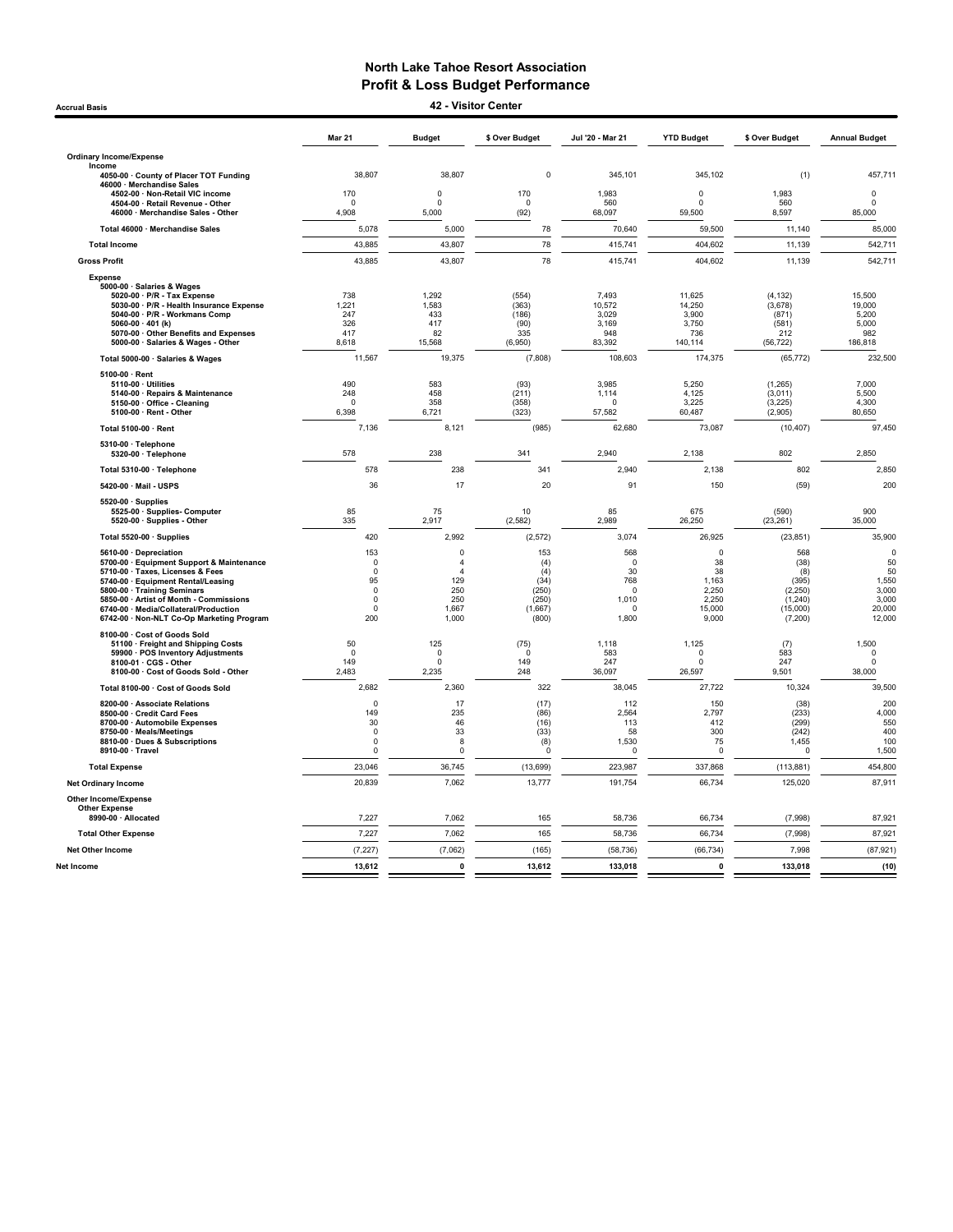**Accrual Basis** 

|                                                                                                                                                                                                                                                                        | <b>Mar 21</b>                      | <b>Budget</b>                           | \$ Over Bu                                         | Jul '20 - M                            | <b>YTD Budget</b>                                        | \$ Over Bu                                                   | Annual Bu                                         |
|------------------------------------------------------------------------------------------------------------------------------------------------------------------------------------------------------------------------------------------------------------------------|------------------------------------|-----------------------------------------|----------------------------------------------------|----------------------------------------|----------------------------------------------------------|--------------------------------------------------------------|---------------------------------------------------|
| <b>Ordinary Income/Expense</b>                                                                                                                                                                                                                                         |                                    |                                         |                                                    |                                        |                                                          |                                                              |                                                   |
| Income<br>4050-00 County of Placer TOT Funding                                                                                                                                                                                                                         | 19,753                             | 19,753                                  | 0                                                  | 153,161                                | 153,161                                                  | 0                                                            | 218,419                                           |
| <b>Total Income</b>                                                                                                                                                                                                                                                    | 19,753                             | 19,753                                  | 0                                                  | 153.161                                | 153,161                                                  | $\mathbf 0$                                                  | 218,419                                           |
| <b>Gross Profit</b>                                                                                                                                                                                                                                                    | 19,753                             | 19,753                                  | $\pmb{0}$                                          | 153,161                                | 153,161                                                  | $\pmb{0}$                                                    | 218,419                                           |
| <b>Expense</b><br>5000-00 · Salaries & Wages<br>$5020-00 \cdot P/R$ - Tax Expense<br>5030-00 · P/R - Health Insurance Expense<br>5040-00 · P/R - Workmans Comp<br>5060-00 $\cdot$ 401 (k)<br>5070-00 Other Benefits and Expenses<br>5000-00 · Salaries & Wages - Other | 126<br>151<br>6<br>0<br>1<br>2,016 | 225<br>167<br>175<br>167<br>17<br>3,836 | (99)<br>(16)<br>(169)<br>(167)<br>(16)<br>(1, 819) | 983<br>1,375<br>61<br>0<br>8<br>15,071 | 2,025<br>1,500<br>1,575<br>1,500<br>152<br>34,520        | (1,042)<br>(125)<br>(1,514)<br>(1,500)<br>(145)<br>(19, 449) | 2,700<br>2,000<br>2,100<br>2,000<br>203<br>46,026 |
| Total 5000-00 · Salaries & Wages                                                                                                                                                                                                                                       | 2,301                              | 4,586                                   | (2, 285)                                           | 17,498                                 | 41,272                                                   | (23, 774)                                                    | 55,029                                            |
| 5100-00 · Rent<br>5110-00 Utilities<br>5140-00 · Repairs & Maintenance<br>5150-00 · Office - Cleaning<br>5100-00 · Rent - Other                                                                                                                                        | 5<br>3<br>7<br>71                  | 0                                       | 71                                                 | 40<br>12<br>59<br>640                  | $\mathbf 0$<br>$\mathbf 0$<br>$\mathbf 0$<br>$\mathbf 0$ | 40<br>12<br>59<br>640                                        | 0<br>$\pmb{0}$<br>$\mathbf 0$<br>$\pmb{0}$        |
| Total 5100-00 · Rent                                                                                                                                                                                                                                                   | 85                                 | 0                                       | 85                                                 | 751                                    | 0                                                        | 751                                                          | $\mathbf 0$                                       |
| 5310-00 · Telephone<br>5320-00 · Telephone                                                                                                                                                                                                                             | 31                                 | 0                                       | 31                                                 | 164                                    | $\mathbf 0$                                              | 164                                                          | $\pmb{0}$                                         |
| Total 5310-00 · Telephone                                                                                                                                                                                                                                              | 31                                 | $\mathbf 0$                             | 31                                                 | 164                                    | $\mathbf 0$                                              | 164                                                          | $\mathbf 0$                                       |
| 5420-00 · Mail - USPS                                                                                                                                                                                                                                                  | $\overline{\mathbf{c}}$            |                                         |                                                    | 5                                      | $\mathbf 0$                                              | 5                                                            | 0                                                 |
| $5520-00 \cdot$ Supplies<br>5525-00 · Supplies- Computer<br>5520-00 · Supplies - Other                                                                                                                                                                                 | 0<br>3,754                         | 2,083                                   | 1,670                                              | 3<br>11,999                            | $\mathbf 0$<br>18,750                                    | 3<br>(6, 751)                                                | $\mathbf 0$<br>25,000                             |
| Total 5520-00 $\cdot$ Supplies                                                                                                                                                                                                                                         | 3,754                              | 2,083                                   | 1,670                                              | 12,003                                 | 18,750                                                   | (6,747)                                                      | 25,000                                            |
| 5710-00 · Taxes, Licenses & Fees<br>5740-00 · Equipment Rental/Leasing<br>5900-00 · Professional Fees<br>5921-00 · Professional Fees - Other                                                                                                                           | 0<br>$\mathbf{1}$<br>9,900         | 10,000                                  | (101)                                              | 1<br>3<br>48,320                       | $\mathbf 0$<br>64,000                                    | 3<br>(15,681)                                                | $\mathbf 0$<br>100,000                            |
| Total 5900-00 · Professional Fees                                                                                                                                                                                                                                      | 9,900                              | 10,000                                  | (101)                                              | 48,320                                 | 64,000                                                   | (15,681)                                                     | 100,000                                           |
| 8700-00 · Automobile Expenses<br>8750-00 · Meals/Meetings<br>8810-00 · Dues & Subscriptions<br>8910-00 · Travel                                                                                                                                                        | 12<br>61<br>$\overline{2}$<br>13   | 0<br>0<br>0                             | 12<br>61<br>2                                      | 65<br>61<br>63<br>13                   | 0<br>$\mathbf 0$<br>0                                    | 65<br>61<br>63                                               | $\mathbf 0$<br>0<br>$\mathbf 0$                   |
| <b>Total Expense</b>                                                                                                                                                                                                                                                   | 16,161                             | 16,669                                  | (508)                                              | 78,945                                 | 124.022                                                  | (45,077)                                                     | 180,029                                           |
| <b>Net Ordinary Income</b>                                                                                                                                                                                                                                             | 3,592                              | 3.084                                   | 508                                                | 74,216                                 | 29,139                                                   | 45,077                                                       | 38,390                                            |
| <b>Other Income/Expense</b><br><b>Other Expense</b><br>8990-00 · Allocated                                                                                                                                                                                             | 2,860                              | 3,084                                   | (223)                                              | 23,247                                 | 29,139                                                   | (5,892)                                                      | 38,390                                            |
|                                                                                                                                                                                                                                                                        |                                    |                                         |                                                    |                                        |                                                          |                                                              |                                                   |
| <b>Total Other Expense</b>                                                                                                                                                                                                                                             | 2,860                              | 3,084                                   | (223)                                              | 23,247                                 | 29,139                                                   | (5,892)                                                      | 38,390                                            |
| <b>Net Other Income</b>                                                                                                                                                                                                                                                | (2,860)                            | (3,084)                                 | 223                                                | (23, 247)                              | (29, 139)                                                | 5,892                                                        | (38, 390)                                         |
| Net Income                                                                                                                                                                                                                                                             | 731                                | (0)                                     | 731                                                | 50,969                                 | (0)                                                      | 50,969                                                       | 0                                                 |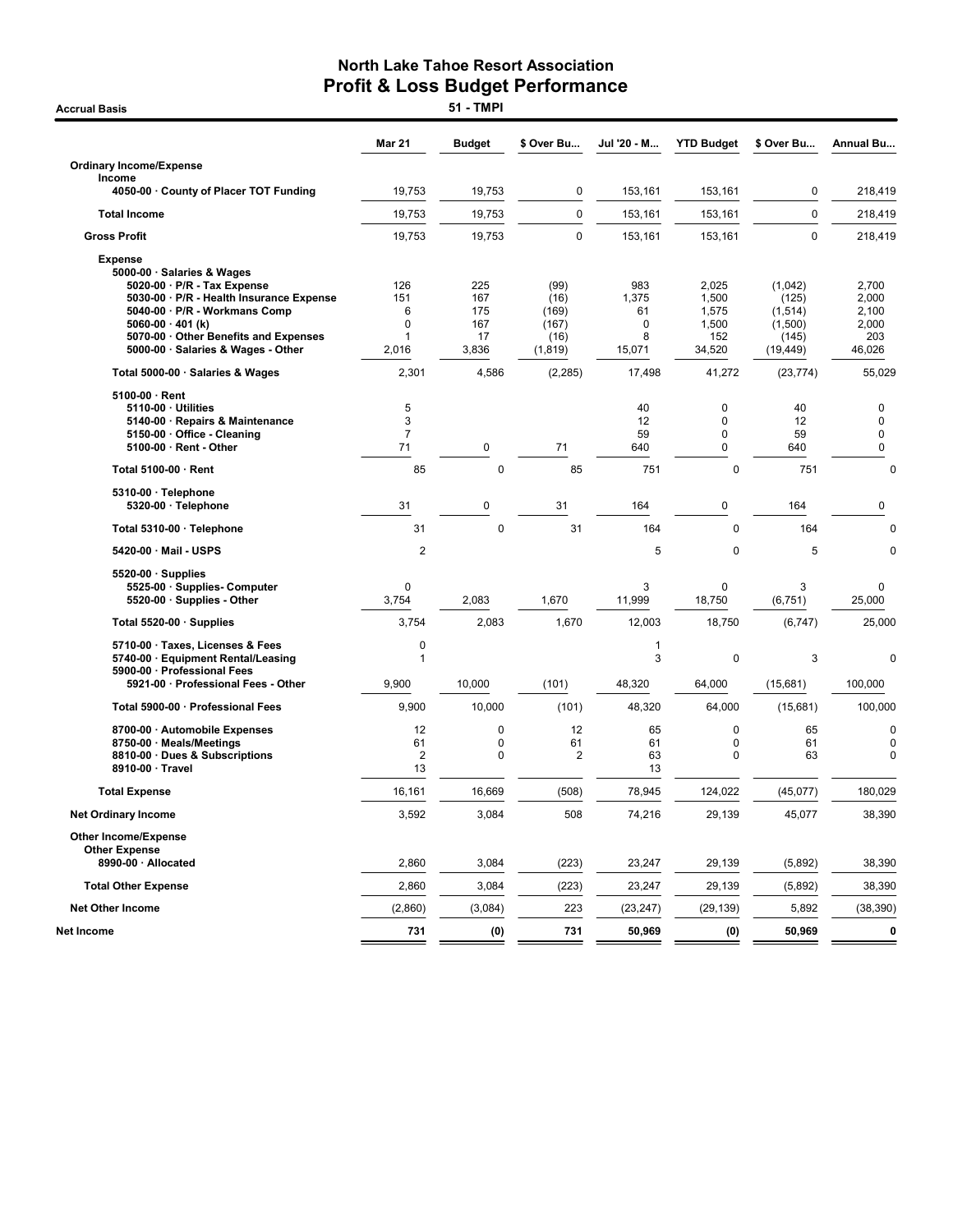| <b>Accrual Basis</b>                                                                                                  |                   | 60 - Membership |                         |                       |                      |                            |                      |
|-----------------------------------------------------------------------------------------------------------------------|-------------------|-----------------|-------------------------|-----------------------|----------------------|----------------------------|----------------------|
|                                                                                                                       | <b>Mar 21</b>     | <b>Budget</b>   | \$ Over Budget          | Jul '20 - Mar 21      | <b>YTD Budget</b>    | \$ Over Budget             | <b>Annual Budget</b> |
| <b>Ordinary Income/Expense</b>                                                                                        |                   |                 |                         |                       |                      |                            |                      |
| Income<br>4200-00 · Membership Dues Revenue<br>4250-00 · Revenues-Membership Activities<br>4250-01 · Community Awards | 11,591            | 10,417          | 1,175                   | 104,184               | 93,750               | 10,434                     | 125,000              |
| 4250-04 · Silent Auction                                                                                              | 0                 | 0               | 0                       | 0                     | 0                    | 0                          | 19,000               |
| 4250-05 · Sponsorships<br>4250-01 · Community Awards - Other                                                          | 0<br>0            | 0<br>0          | 0<br>0                  | 0<br>0                | 0<br>0               | 0<br>0                     | 19,000<br>20,000     |
| Total 4250-01 · Community Awards                                                                                      | 0                 | 0               | 0                       | 0                     | $\pmb{0}$            | 0                          | 58,000               |
| 4250-02 · Chamber Events                                                                                              | $\Omega$          | 1,500           | (1,500)                 | 0                     | 4,500                | (4,500)                    | 6,000                |
| 4250-03 · Summer/Winter Rec Luncheon<br>4251-00 · Tues AM Breakfast Club<br>4251-01 · Tues AM Breakfast Club Sponsors | 0<br>500          | $\Omega$<br>200 | $\Omega$<br>300         | $\mathbf 0$<br>500    | 1,500<br>1,200       | (1,500)<br>(700)           | 2,500<br>2,000       |
| 4251-00 · Tues AM Breakfast Club - Other                                                                              | 0                 | 550             | (550)                   | 0                     | 2,350                | (2, 350)                   | 4,000                |
| Total 4251-00 · Tues AM Breakfast Club                                                                                | 500               | 750             | (250)                   | 500                   | 3,550                | (3,050)                    | 6,000                |
| 4250-00 · Revenues-Membership Activities - Other                                                                      | 2,320             | 0               | 2,320                   | 5,490                 | 0                    | 5,490                      | 0                    |
| Total 4250-00 · Revenues-Membership Activities                                                                        | 2,820             | 2,250           | 570                     | 5,990                 | 9,550                | (3, 560)                   | 72,500               |
| 4253-00 · Revenue- Other                                                                                              | 0                 | 500             | (500)                   | 0                     | 1,000                | (1,000)                    | 2,500                |
| <b>Total Income</b>                                                                                                   | 14,411            | 13,167          | 1,245                   | 110,174               | 104,300              | 5,874                      | 200,000              |
| <b>Gross Profit</b>                                                                                                   | 14,411            | 13,167          | 1,245                   | 110,174               | 104,300              | 5,874                      | 200,000              |
| <b>Expense</b><br>5000-00 · Salaries & Wages<br>5020-00 · P/R - Tax Expense                                           | 312               | 458             | (146)                   | 2,408                 | 4,125                | (1,717)                    | 5,500                |
| 5030-00 · P/R - Health Insurance Expense<br>5040-00 · P/R - Workmans Comp                                             | 356<br>15         | 667<br>33       | (310)<br>(18)           | 1,920<br>97           | 6,000<br>300         | (4,080)<br>(203)           | 8,000<br>400         |
| 5060-00 $\cdot$ 401 (k)                                                                                               | 137               | 142             | (5)                     | 752                   | 1,275                | (523)                      | 1,700                |
| 5070-00 · Other Benefits and Expenses<br>5000-00 · Salaries & Wages - Other                                           | 0<br>4,640        | 33<br>5,333     | (33)<br>(693)           | 19<br>29,511          | 300<br>48,000        | (281)<br>(18, 489)         | 400<br>64,000        |
| Total 5000-00 · Salaries & Wages                                                                                      | 5,461             | 6,667           | (1,206)                 | 34,708                | 60,000               | (25, 292)                  | 80,000               |
| $5100-00 \cdot$ Rent                                                                                                  |                   |                 |                         |                       |                      |                            |                      |
| $5110-00 \cdot$ Utilities<br>5140-00 · Repairs & Maintenance                                                          | 34<br>23          | 33<br>8         | 0<br>15                 | 306<br>105            | 300<br>75            | 6<br>30                    | 400<br>100           |
| 5150-00 · Office - Cleaning<br>5100-00 · Rent - Other                                                                 | 57<br>565         | 58<br>638       | (2)<br>(73)             | 390<br>5,062          | 525<br>5,738         | (135)<br>(675)             | 700<br>7,650         |
| Total 5100-00 · Rent                                                                                                  | 678               | 737             | (59)                    | 5,864                 | 6,637                | (774)                      | 8,850                |
| 5310-00 · Telephone                                                                                                   |                   |                 |                         |                       |                      |                            |                      |
| 5320-00 · Telephone                                                                                                   | 205               | 121             | 84                      | 1,044                 | 1,087                | (44)                       | 1,450                |
| Total 5310-00 · Telephone                                                                                             | 205               | 121             | 84                      | 1,044                 | 1,087                | (44)                       | 1,450                |
| 5420-00 Mail USPS                                                                                                     | 12                | 10              | $\overline{\mathbf{c}}$ | 29                    | 90                   | (61)                       | 120                  |
| $5520-00 \cdot$ Supplies<br>5525-00 · Supplies- Computer<br>5520-00 · Supplies - Other                                | 0<br>23           | 167             | (143)                   | $\overline{2}$<br>162 | $\mathbf 0$<br>1,500 | $\overline{2}$<br>(1, 338) | $\mathbf 0$<br>2,000 |
| Total 5520-00 · Supplies                                                                                              | 23                | 167             | (143)                   | 164                   | 1,500                | (1, 336)                   | 2,000                |
| 5710-00 · Taxes, Licenses & Fees                                                                                      | $\mathbf 0$       |                 |                         | 23                    | $\mathbf 0$          | 23                         | 0                    |
| 5740-00 · Equipment Rental/Leasing<br>5900-00 · Professional Fees                                                     | 64                | 173             | (109)                   | 549                   | 1,560                | (1,010)                    | 2,080                |
| 5921-00 · Professional Fees - Other                                                                                   | 0                 | 500             | (500)                   | 0                     | 1,000                | (1,000)                    | 1,000                |
| Total 5900-00 · Professional Fees                                                                                     | $\pmb{0}$         | 500             | (500)                   | $\pmb{0}$             | 1,000                | (1,000)                    | 1,000                |
| 6423-00 · Membership Activities<br>6434-00 Community Awards Dinner                                                    | 0                 | 0               | $\mathbf 0$             | 295                   | 0                    | 295                        | 28,000               |
| 6436-00 · Membership - Wnt/Sum Rec Lunch<br>6437-00 · Tuesday Morning Breakfast Club                                  | 0<br>0            | 0<br>413        | 0<br>(413)              | 0<br>0                | 500<br>1,763         | (500)<br>(1,763)           | 1,000<br>3,000       |
| 6442-00 · Public Relations/Website/Digita                                                                             | 644               | 417             | 227                     | 4,683                 | 3,750                | 933                        | 5,000                |
| 6423-00 · Membership Activities - Other                                                                               | 0                 | 417             | (417)                   | 915                   | 3,750                | (2,835)                    | 5,000                |
| Total 6423-00 · Membership Activities                                                                                 | 644               | 1,246           | (602)                   | 5,893                 | 9,763                | (3,870)                    | 42,000               |
| 8200-00 · Associate Relations<br>8500-00 · Credit Card Fees                                                           | 0<br>109          | 13<br>0         | (13)<br>109             | 93<br>425             | 113<br>0             | (20)<br>425                | 150<br>1,850         |
| 8700-00 · Automobile Expenses<br>8750-00 · Meals/Meetings                                                             | 6<br>$\mathbf{1}$ | 33<br>33        | (27)<br>(32)            | 154<br>8              | 300<br>300           | (146)<br>(292)             | 400<br>400           |
| 8810-00 · Dues & Subscriptions                                                                                        | 21                | 17              | 4                       | 172                   | 150                  | 22                         | 200                  |
| 8910-00 · Travel<br>8920-00 · Bad Debt                                                                                | 7<br>$\pmb{0}$    | 0               | 0                       | 7<br>37,587           | 0                    | 37,587                     | 0                    |
| <b>Total Expense</b>                                                                                                  | 7,231             | 9,717           | (2, 486)                | 86,718                | 82,500               | 4,218                      | 140,500              |
| <b>Net Ordinary Income</b>                                                                                            | 7,180             | 3,450           | 3,730                   | 23,457                | 21,800               | 1,656                      | 59,500               |
| Other Income/Expense                                                                                                  |                   |                 |                         |                       |                      |                            |                      |
| <b>Other Expense</b><br>8990-00 · Allocated                                                                           | 2,234             | 2,407           | (173)                   | 18,157                | 22,741               | (4, 584)                   | 29,961               |
| <b>Total Other Expense</b>                                                                                            | 2,234             | 2,407           | (173)                   | 18,157                | 22,741               | (4, 584)                   | 29,961               |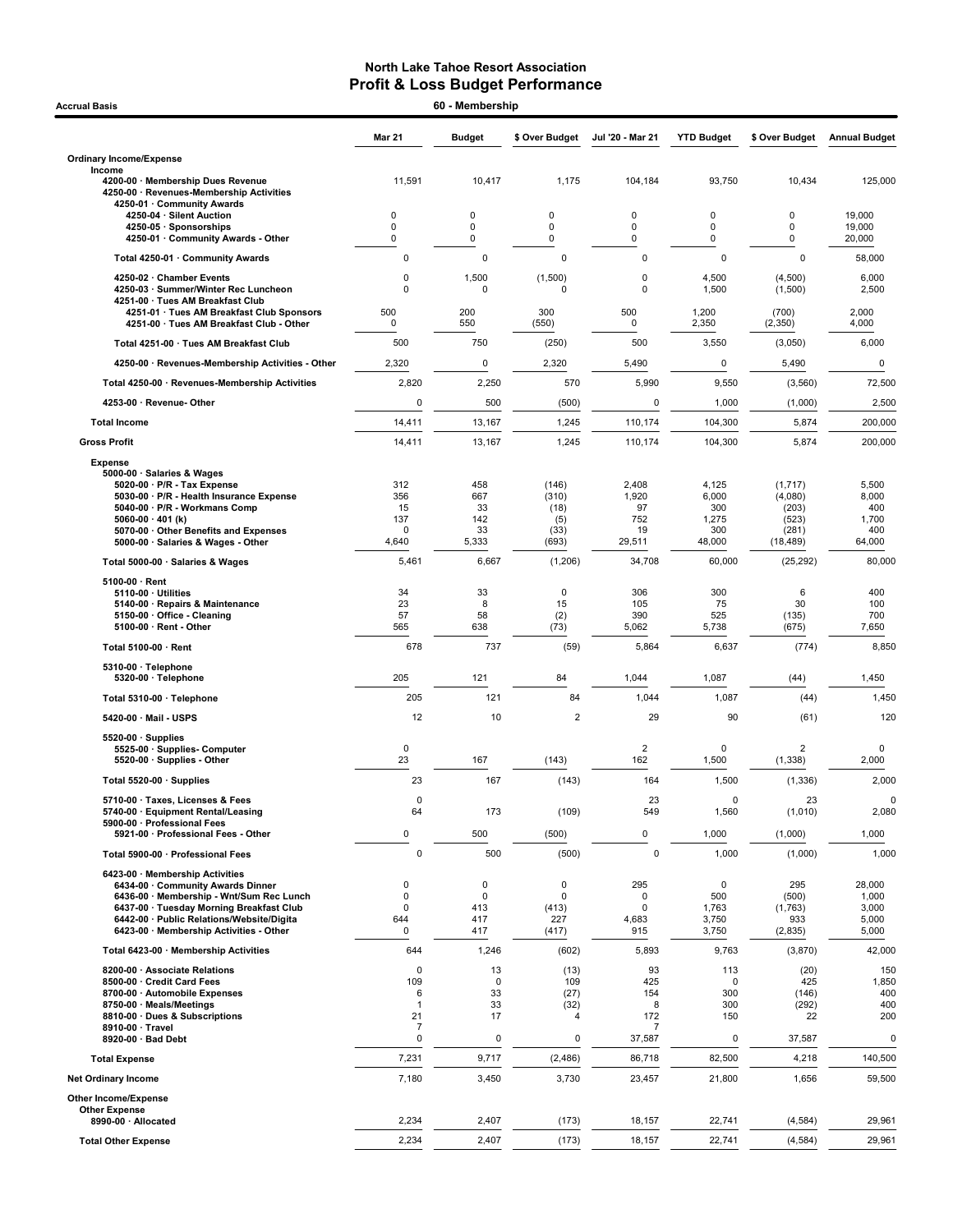| <b>Accrual Basis</b>    |               | 60 - Membership |                |                  |                   |                |                      |
|-------------------------|---------------|-----------------|----------------|------------------|-------------------|----------------|----------------------|
|                         | <b>Mar 21</b> | <b>Budget</b>   | \$ Over Budget | Jul '20 - Mar 21 | <b>YTD Budget</b> | \$ Over Budget | <b>Annual Budget</b> |
| <b>Net Other Income</b> | (2, 234)      | (2,407)         | 173            | (18.157)         | (22, 741)         | 4,584          | (29, 961)            |
| <b>Net Income</b>       | 4.946         | 1.043           | 3.903          | 5,299            | (941)             | 6,240          | 29,539               |